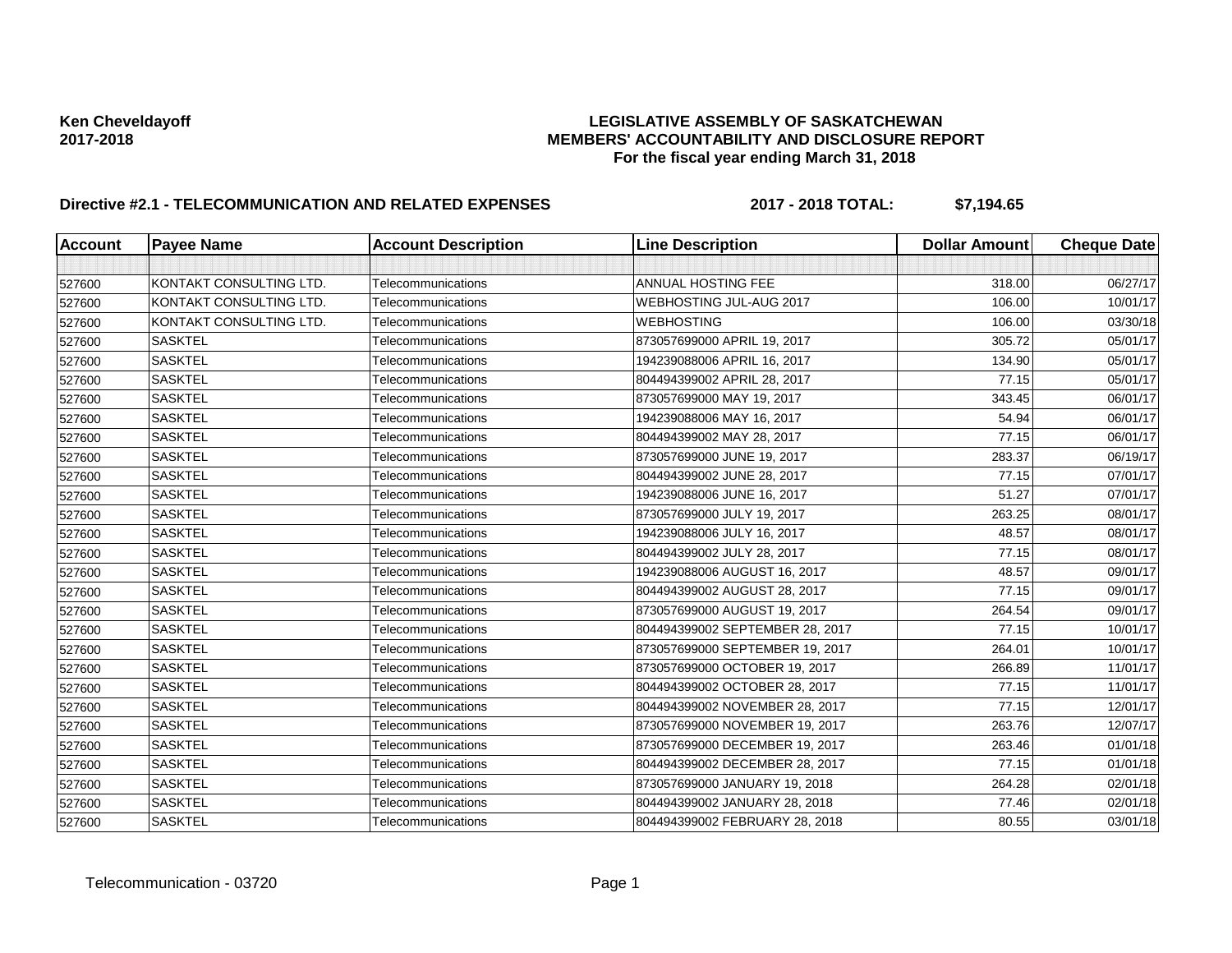# Ken Cheveldayoff **Research Exercise Assumption Cheveldayoff**<br>MEMBERS' ACCOUNTABILITY AND DISCLOSURE REF **2017-2018 MEMBERS' ACCOUNTABILITY AND DISCLOSURE REPORT For the fiscal year ending March 31, 2018**

# **Directive #2.1 - TELECOMMUNICATION AND RELATED EXPENSES 2017 - 2018 TOTAL: \$7,194.65**

| <b>Account</b> | <b>Payee Name</b>         | <b>Account Description</b>           | <b>Line Description</b>                          | <b>Dollar Amountl</b> | <b>Cheque Date</b> |
|----------------|---------------------------|--------------------------------------|--------------------------------------------------|-----------------------|--------------------|
|                |                           |                                      |                                                  |                       |                    |
| 527600         | <b>SASKTEL</b>            | Telecommunications                   | 873057699000 FEBRUARY 19, 2018                   | 264.90                | 03/01/18           |
| 527600         | <b>SASKTEL</b>            | Telecommunications                   | 873057699000 MARCH 19, 2018                      | 265.92                | 03/19/18           |
| 527600         | TS SURELOCK SECURITY LTD. | Telecommunications                   | ANNUAL SECURITY MONITORING APR<br>1/17-MAR 31/18 | 443.40                | 04/01/17           |
|                |                           |                                      | RTV - K. CHEVELDAYOFF - SECURITY                 |                       |                    |
| 527600         | TS SURELOCK SECURITY LTD. | Telecommunications                   | MONITORING                                       | (221.70)              | 03/31/18           |
| 530600         | <b>SASKTEL</b>            | Placement - Tender Ads               | 873057699000 APRIL 19, 2017                      | 111.90                | 05/01/17           |
| 530600         | <b>SASKTEL</b>            | Placement - Tender Ads               | 873057699000 MAY 19, 2017                        | 111.90                | 06/01/17           |
| 530600         | <b>SASKTEL</b>            | Placement - Tender Ads               | 873057699000 JUNE 19, 2017                       | 111.90                | 06/19/17           |
| 530600         | <b>SASKTEL</b>            | Placement - Tender Ads               | 873057699000 JULY 19, 2017                       | 111.90                | 08/01/17           |
| 530600         | <b>SASKTEL</b>            | Placement - Tender Ads               | 873057699000 AUGUST 19, 2017                     | 111.90                | 09/01/17           |
| 530600         | <b>SASKTEL</b>            | Placement - Tender Ads               | 873057699000 SEPTEMBER 19, 2017                  | 111.90                | 10/01/17           |
| 530600         | <b>SASKTEL</b>            | Placement - Tender Ads               | 873057699000 OCTOBER 19, 2017                    | 111.90                | 11/01/17           |
| 530600         | <b>SASKTEL</b>            | Placement - Tender Ads               | 873057699000 NOVEMBER 19, 2017                   | 111.90                | 12/07/17           |
| 530600         | <b>SASKTEL</b>            | Placement - Tender Ads               | 873057699000 DECEMBER 19, 2017                   | 111.90                | 01/01/18           |
| 530600         | <b>SASKTEL</b>            | Placement - Tender Ads               | 873057699000 JANUARY 19, 2018                    | 111.90                | 02/01/18           |
| 530600         | <b>SASKTEL</b>            | Placement - Tender Ads               | 873057699000 FEBRUARY 19, 2018                   | 111.90                | 03/01/18           |
| 530600         | <b>SASKTEL</b>            | Placement - Tender Ads               | 873057699000 MARCH 19, 2018                      | 111.90                | 03/19/18           |
| 565200         | CHEVELDAYOFF, KENNETH A.  | Office Furniture and Equipment - Exp | REIMB: APPLE IPHONE 7                            | 595.99                | 09/01/17           |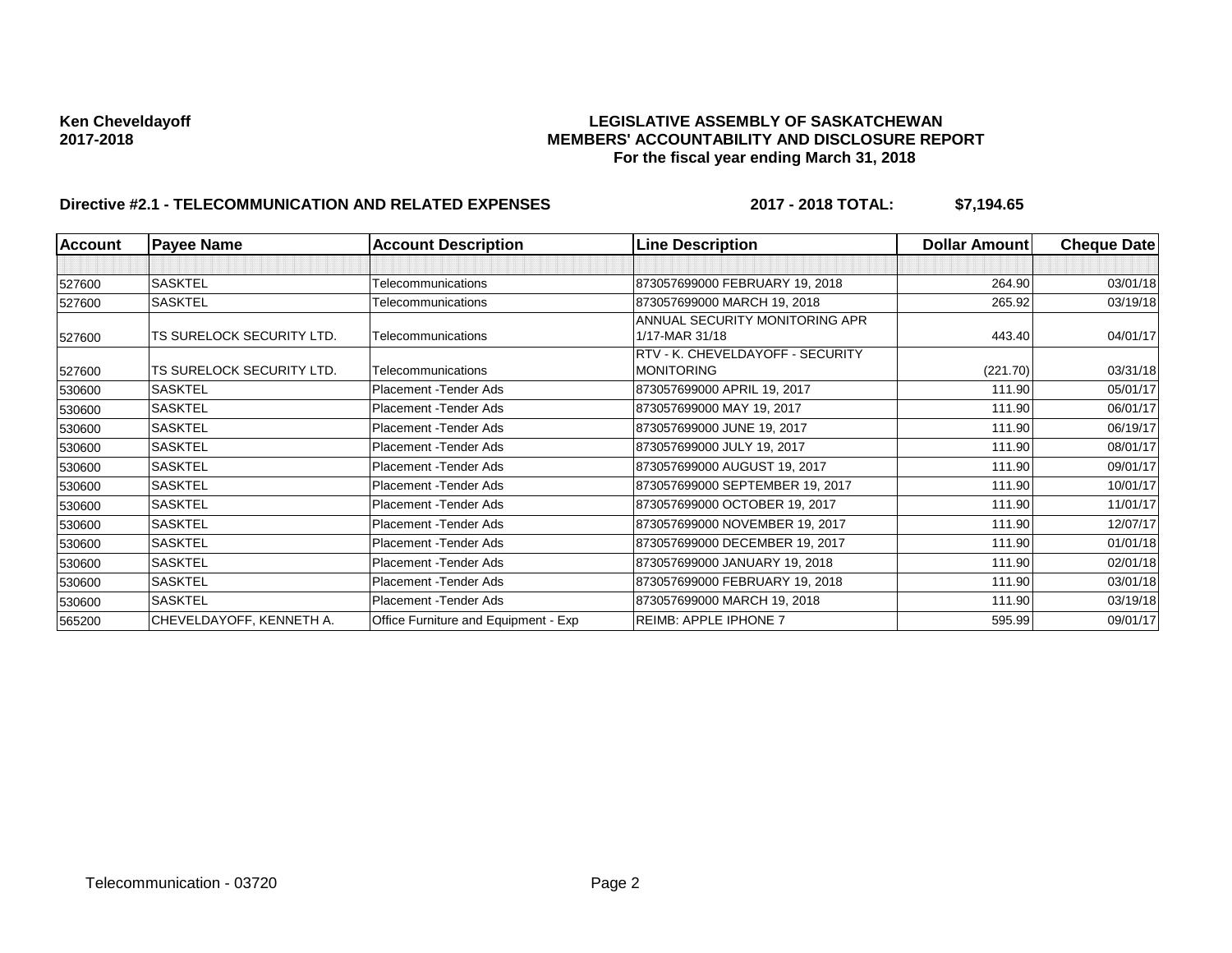### **LEGISLATIVE ASSEMBLY OF SASKATCHEWAN MEMBERS' ACCOUNTABILITY AND DISCLOSURE REPORT For the fiscal year ending March 31, 2018**

# **Directive #3.1 - MLA TRAVEL AND LIVING EXPENSES 2017 - 2018 TOTAL: \$22,162.55**

| Account | <b>Payee Name</b>        | <b>Account Description</b>  | <b>Line Description</b>         | <b>Dollar Amount</b> | <b>Cheque Date</b> |
|---------|--------------------------|-----------------------------|---------------------------------|----------------------|--------------------|
|         |                          |                             |                                 |                      |                    |
| 541900  | CHEVELDAYOFF, KENNETH A. | <b>Elected Rep - Travel</b> | MLA TRAVEL MAY 1-13, 2017       | 1,582.70             | 05/29/17           |
| 541900  | CHEVELDAYOFF, KENNETH A. | Elected Rep - Travel        | MLA TRAVEL APRIL 1-13, 2017     | 1,789.48             | 05/29/17           |
| 541900  | CHEVELDAYOFF, KENNETH A. | Elected Rep - Travel        | MLA TRAVEL APRIL 21-30, 2017    | 1,468.45             | 05/29/17           |
| 541900  | CHEVELDAYOFF, KENNETH A. | Elected Rep - Travel        | MLA TRAVEL JUNE 1-13, 2017      | 778.63               | 06/14/17           |
| 541900  | CHEVELDAYOFF, KENNETH A. | Elected Rep - Travel        | MLA TRAVEL MAY 14-26, 2017      | 1,260.53             | 06/14/17           |
| 541900  | CHEVELDAYOFF, KENNETH A. | <b>Elected Rep - Travel</b> | MLA TRAVEL MAY 27-31, 2017      | 291.68               | 06/14/17           |
| 541900  | CHEVELDAYOFF, KENNETH A. | Elected Rep - Travel        | MLA TRAVEL JUNE 14-26, 2017     | 516.53               | 06/26/17           |
| 541900  | CHEVELDAYOFF, KENNETH A. | Elected Rep - Travel        | MLA TRAVEL JUN 27-JUL 5, 2017   | 412.28               | 07/06/17           |
| 541900  | CHEVELDAYOFF, KENNETH A. | <b>Elected Rep - Travel</b> | MLA TRAVEL JUL 12&AUG 30, 2017  | 115.50               | 07/11/17           |
| 541900  | CHEVELDAYOFF, KENNETH A. | Elected Rep - Travel        | MLA TRAVEL JUNE 12, 2017        | 125.00               | 07/26/17           |
| 541900  | CHEVELDAYOFF, KENNETH A. | Elected Rep - Travel        | MLA TRAVEL JULY 6-24, 2017      | 1,002.48             | 08/11/17           |
| 541900  | CHEVELDAYOFF, KENNETH A. | Elected Rep - Travel        | MLA TRAVEL AUGUST 18-28, 2017   | 1,091.70             | 09/01/17           |
| 541900  | CHEVELDAYOFF, KENNETH A. | Elected Rep - Travel        | MLA TRAVEL JUL 25-AUG 16, 2017  | 1,077.45             | 09/01/17           |
| 541900  | CHEVELDAYOFF, KENNETH A. | Elected Rep - Travel        | MLA TRAVEL NOVEMBER 13-30, 2017 | 2,057.20             | 03/01/18           |
| 541900  | CHEVELDAYOFF, KENNETH A. | Elected Rep - Travel        | MLA TRAVEL DEC 3/17-FEB 4/18    | 1,563.70             | 03/01/18           |
| 541900  | CHEVELDAYOFF, KENNETH A. | Elected Rep - Travel        | MLA TRAVEL OCT 24-NOV 12, 2017  | 2,382.05             | 03/01/18           |
| 541900  | CHEVELDAYOFF, KENNETH A. | Elected Rep - Travel        | MLA TRAVEL FEBRUARY 5-28, 2018  | 287.20               | 03/12/18           |
| 541900  | CHEVELDAYOFF, KENNETH A. | Elected Rep - Travel        | MLA TRAVEL FEBRUARY 7-11, 2018  | 1,922.03             | 03/12/18           |
| 541900  | CHEVELDAYOFF, KENNETH A. | Elected Rep - Travel        | MLA TRAVEL MARCH 2-10, 2018     | 220.68               | 03/12/18           |
| 541900  | CHEVELDAYOFF, KENNETH A. | <b>Elected Rep - Travel</b> | MLA TRAVEL MARCH 17, 2018       | 70.00                | 03/22/18           |
| 541900  | CHEVELDAYOFF, KENNETH A. | <b>Elected Rep - Travel</b> | MLA TRAVEL FEBRUARY 4-28, 2018  | 490.00               | 03/23/18           |
| 541900  | CHEVELDAYOFF, KENNETH A. | <b>Elected Rep - Travel</b> | MLA TRAVEL MARCH 4-11, 2018     | 175.00               | 03/23/18           |
| 541900  | CHEVELDAYOFF, KENNETH A. | <b>Elected Rep - Travel</b> | MLA TRAVEL MARCH 10-22, 2018    | 589.03               | 03/23/18           |
| 541900  | CHEVELDAYOFF, KENNETH A. | <b>Elected Rep - Travel</b> | MLA TRAVEL MARCH 12-22, 2018    | 893.25               | 03/29/18           |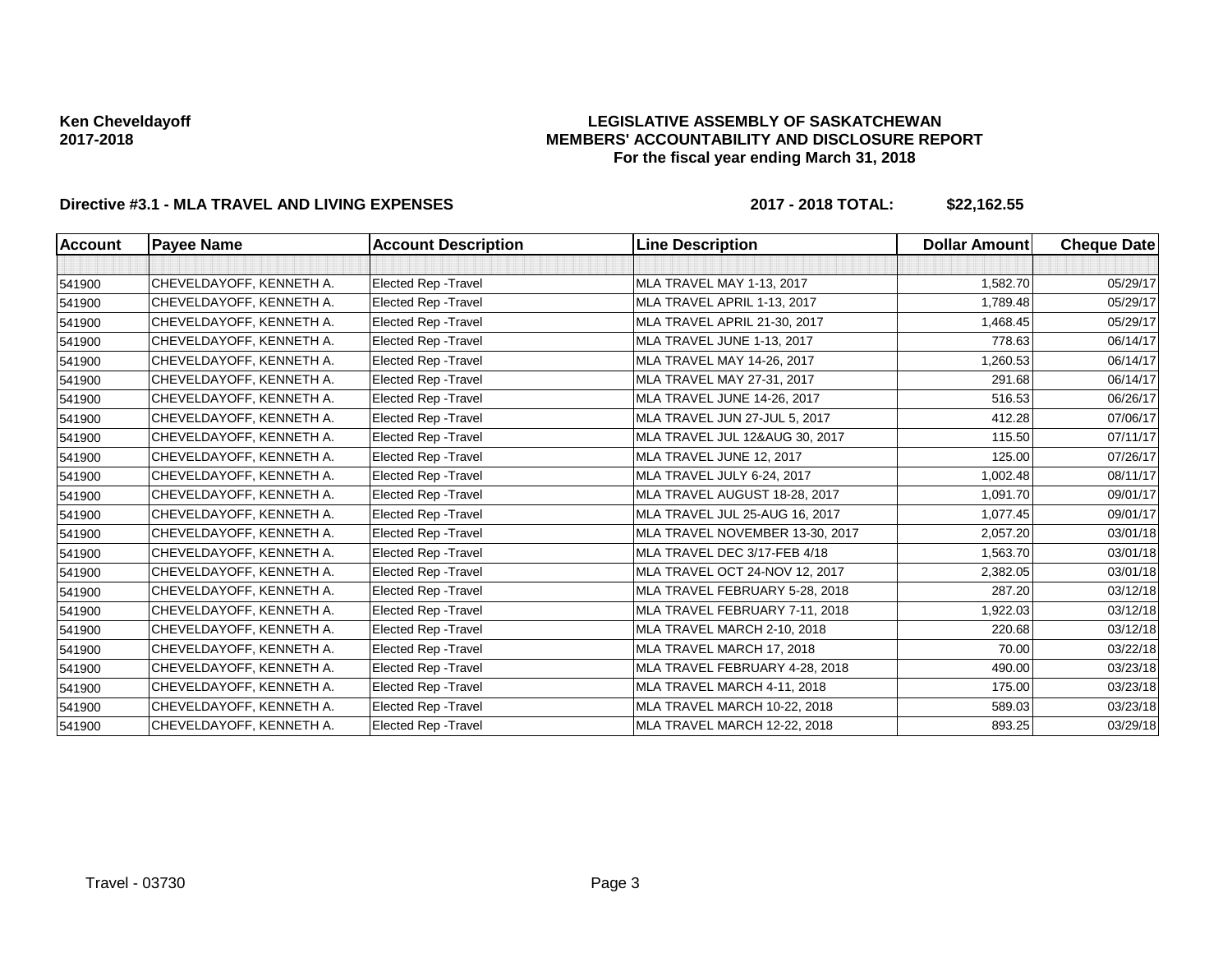## **LEGISLATIVE ASSEMBLY OF SASKATCHEWAN MEMBERS' ACCOUNTABILITY AND DISCLOSURE REPORT For the fiscal year ending March 31, 2018**

| <b>Account</b> | <b>Payee Name</b>               | <b>Account Description</b>                | <b>Line Description</b>             | <b>Dollar Amount</b> | <b>Cheque Date</b> |
|----------------|---------------------------------|-------------------------------------------|-------------------------------------|----------------------|--------------------|
|                |                                 |                                           |                                     |                      |                    |
|                | <b>COLLIERS MCCLOCKLIN REAL</b> |                                           |                                     |                      |                    |
| 522000         | <b>ESTATE CORP.</b>             | Rent of Ground, Buildings and Other Space | APRIL 2017 MLA OFFICE RENT          | 1,230.04             | 04/01/17           |
|                | <b>COLLIERS MCCLOCKLIN REAL</b> |                                           |                                     |                      |                    |
| 522000         | <b>ESTATE CORP.</b>             | Rent of Ground, Buildings and Other Space | MAY 2017 MLA OFFICE RENT            | 1,235.70             | 05/01/17           |
|                | <b>COLLIERS MCCLOCKLIN REAL</b> |                                           |                                     |                      |                    |
| 522000         | <b>ESTATE CORP.</b>             | Rent of Ground, Buildings and Other Space | JUNE 2017 MLA OFFICE RENT           | 1,235.70             | 06/01/17           |
|                | <b>COLLIERS MCCLOCKLIN REAL</b> |                                           |                                     |                      |                    |
| 522000         | <b>ESTATE CORP.</b>             | Rent of Ground, Buildings and Other Space | JULY 2017 MLA OFFICE RENT           | 2,471.88             | 07/01/17           |
|                | <b>COLLIERS MCCLOCKLIN REAL</b> |                                           |                                     |                      |                    |
| 522000         | IESTATE CORP.                   | Rent of Ground, Buildings and Other Space | <b>RTV - CHEVELDAYOFF - RENT</b>    | (1,235.94)           | 07/13/17           |
|                | <b>COLLIERS MCCLOCKLIN REAL</b> |                                           |                                     |                      |                    |
| 522000         | <b>ESTATE CORP.</b>             | Rent of Ground, Buildings and Other Space | AUGUST 2017 MLA OFFICE RENT         | 2,471.88             | 08/01/17           |
|                | <b>COLLIERS MCCLOCKLIN REAL</b> |                                           |                                     |                      |                    |
| 522000         | <b>ESTATE CORP.</b>             | Rent of Ground, Buildings and Other Space | SEPTEMBER 2017 MLA OFFICE RENT      | 2,471.88             | 09/01/17           |
|                | <b>COLLIERS MCCLOCKLIN REAL</b> |                                           |                                     |                      |                    |
| 522000         | <b>ESTATE CORP.</b>             | Rent of Ground, Buildings and Other Space | RTV - K. CHEVELDAYOFF - AUG/17 RENT | (1,235.94)           | 09/21/17           |
|                | <b>COLLIERS MCCLOCKLIN REAL</b> |                                           |                                     |                      |                    |
| 522000         | <b>ESTATE CORP.</b>             | Rent of Ground, Buildings and Other Space | OCTOBER 2017 MLA OFFICE RENT        | 2,471.88             | 10/01/17           |
|                | <b>COLLIERS MCCLOCKLIN REAL</b> |                                           |                                     |                      |                    |
| 522000         | <b>ESTATE CORP.</b>             | Rent of Ground, Buildings and Other Space | RTV - K. CHEVELDAYOFF - OFFICE RENT | (1,235.94)           | 10/05/17           |
|                | <b>COLLIERS MCCLOCKLIN REAL</b> |                                           |                                     |                      |                    |
| 522000         | IESTATE CORP.                   | Rent of Ground, Buildings and Other Space | RTV - K. CHEVELDAYOFF - OFFICE RENT | (1,235.94)           | 10/12/17           |
|                | <b>COLLIERS MCCLOCKLIN REAL</b> |                                           |                                     |                      |                    |
| 522000         | <b>ESTATE CORP.</b>             | Rent of Ground, Buildings and Other Space | NOVEMBER 2017 MLA OFFICE RENT       | 2,471.88             | 11/01/17           |
|                | <b>COLLIERS MCCLOCKLIN REAL</b> |                                           |                                     |                      |                    |
| 522000         | <b>ESTATE CORP.</b>             | Rent of Ground, Buildings and Other Space | RTV - C. CHEVELDAYOFF - OFFICE RENT | (1,235.94)           | 11/16/17           |
|                | <b>COLLIERS MCCLOCKLIN REAL</b> |                                           |                                     |                      |                    |
| 522000         | <b>ESTATE CORP.</b>             | Rent of Ground, Buildings and Other Space | DECEMBER 2017 MLA OFFICE RENT       | 2,471.88             | 12/01/17           |
|                | <b>COLLIERS MCCLOCKLIN REAL</b> |                                           |                                     |                      |                    |
| 522000         | <b>ESTATE CORP.</b>             | Rent of Ground, Buildings and Other Space | RTV - K. CHEVELDAYOFF - OFFICE RENT | (1,235.94)           | 12/14/17           |
|                | <b>COLLIERS MCCLOCKLIN REAL</b> |                                           |                                     |                      |                    |
| 522000         | IESTATE CORP.                   | Rent of Ground, Buildings and Other Space | JANUARY 2018 MLA OFFICE RENT        | 2,449.52             | 01/01/18           |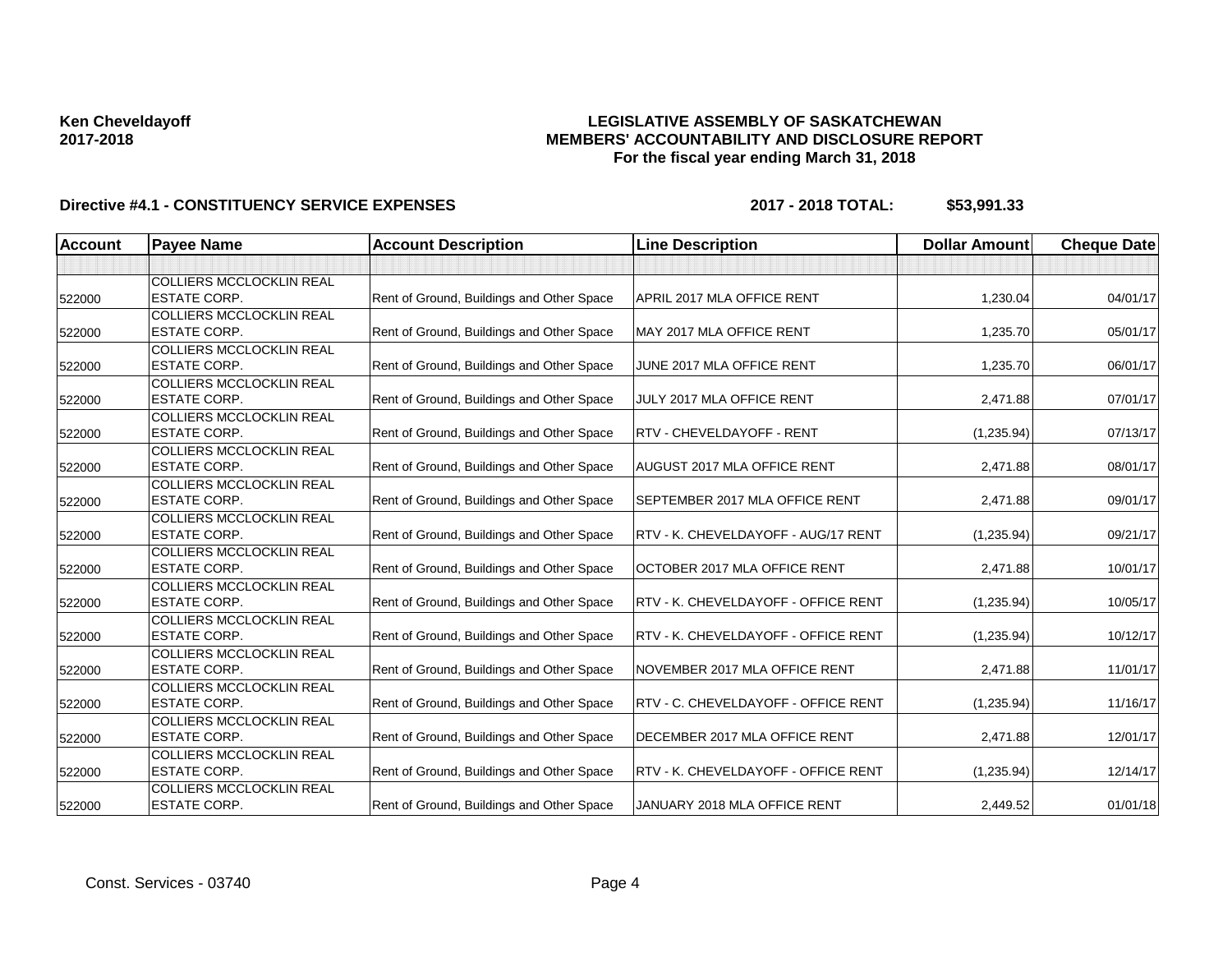## **LEGISLATIVE ASSEMBLY OF SASKATCHEWAN MEMBERS' ACCOUNTABILITY AND DISCLOSURE REPORT For the fiscal year ending March 31, 2018**

| <b>Account</b> | <b>Payee Name</b>               | <b>Account Description</b>                | <b>Line Description</b>                    | <b>Dollar Amount</b> | <b>Cheque Date</b> |
|----------------|---------------------------------|-------------------------------------------|--------------------------------------------|----------------------|--------------------|
|                |                                 |                                           |                                            |                      |                    |
|                | <b>COLLIERS MCCLOCKLIN REAL</b> |                                           |                                            |                      |                    |
| 522000         | <b>ESTATE CORP.</b>             | Rent of Ground, Buildings and Other Space | FEBRUARY 2018 MLA OFFICE RENT              | 2,449.52             | 02/01/18           |
|                | <b>COLLIERS MCCLOCKLIN REAL</b> |                                           |                                            |                      |                    |
| 522000         | <b>ESTATE CORP.</b>             | Rent of Ground, Buildings and Other Space | RTV - K. CHEVELDAYOFF - OFFICE RENT        | (1,224.76)           | 02/01/18           |
|                | <b>COLLIERS MCCLOCKLIN REAL</b> |                                           |                                            |                      |                    |
| 522000         | <b>ESTATE CORP.</b>             | Rent of Ground, Buildings and Other Space | MARCH 2018 MLA OFFICE RENT                 | 2,449.52             | 03/01/18           |
|                | <b>COLLIERS MCCLOCKLIN REAL</b> |                                           |                                            |                      |                    |
| 522000         | <b>ESTATE CORP.</b>             | Rent of Ground, Buildings and Other Space | <b>RTV - K. CHEVELDAYOFF - OFFICE RENT</b> | (1,224.76)           | 03/06/18           |
|                | <b>COLLIERS MCCLOCKLIN REAL</b> |                                           |                                            |                      |                    |
| 522000         | <b>ESTATE CORP.</b>             | Rent of Ground, Buildings and Other Space | RTV - K. CHEVELDAYOFF - OFFICE RENT        | (1,224.76)           | 03/31/18           |
|                | MINISTER OF FINANCE-MINISTRY    |                                           | PHOTOCOPIER SERVICE FEES FOR 2017-         |                      |                    |
| 522200         | OF CENTRAL SERVICES             | Rent of Photocopiers                      | 18                                         | 100.00               | 12/01/17           |
| 522200         | <b>SUCCESS OFFICE SYSTEMS</b>   | Rent of Photocopiers                      | <b>COPIER CHARGES</b>                      | 226.08               | 05/03/17           |
| 522200         | <b>SUCCESS OFFICE SYSTEMS</b>   | Rent of Photocopiers                      | <b>COPIER CHARGES</b>                      | 260.04               | 06/01/17           |
| 522200         | <b>SUCCESS OFFICE SYSTEMS</b>   | Rent of Photocopiers                      | <b>COPIER CHARGES</b>                      | 219.31               | 07/23/17           |
| 522200         | <b>SUCCESS OFFICE SYSTEMS</b>   | Rent of Photocopiers                      | <b>COPIER CHARGES</b>                      | 159.31               | 07/23/17           |
| 522200         | <b>SUCCESS OFFICE SYSTEMS</b>   | Rent of Photocopiers                      | <b>COPIER CHARGES</b>                      | 250.30               | 08/01/17           |
| 522200         | <b>SUCCESS OFFICE SYSTEMS</b>   | Rent of Photocopiers                      | <b>COPIER CHARGES</b>                      | 321.78               | 09/01/17           |
|                |                                 |                                           | RTV - K. CHEVELDAYOFF - AUG/17             |                      |                    |
| 522200         | <b>SUCCESS OFFICE SYSTEMS</b>   | Rent of Photocopiers                      | <b>COPIER CHARGES</b>                      | (160.88)             | 09/21/17           |
| 522200         | <b>SUCCESS OFFICE SYSTEMS</b>   | Rent of Photocopiers                      | <b>COPIER CHARGES</b>                      | 334.85               | 10/01/17           |
|                |                                 |                                           | RTV - K. CHEVELDAYOFF - COPIER             |                      |                    |
| 522200         | <b>SUCCESS OFFICE SYSTEMS</b>   | Rent of Photocopiers                      | <b>CHARGES</b>                             | (167.42)             | 10/05/17           |
|                |                                 |                                           | RTV - K. CHEVELDAYOFF - COPIER             |                      |                    |
| 522200         | <b>SUCCESS OFFICE SYSTEMS</b>   | Rent of Photocopiers                      | <b>CHARGES</b>                             | (314.46)             | 10/12/17           |
| 522200         | <b>SUCCESS OFFICE SYSTEMS</b>   | Rent of Photocopiers                      | <b>COPIER CHARGES</b>                      | 332.94               | 11/01/17           |
|                |                                 |                                           | RTV - C. CHEVELDAYOFF - COPIER             |                      |                    |
| 522200         | <b>SUCCESS OFFICE SYSTEMS</b>   | Rent of Photocopiers                      | <b>CHARGES</b>                             | (166.47)             | 11/16/17           |
| 522200         | <b>SUCCESS OFFICE SYSTEMS</b>   | Rent of Photocopiers                      | <b>COPIER CHARGES</b>                      | 402.58               | 12/01/17           |
|                |                                 |                                           | RTV - K. CHEVELDAYOFF - COPIER             |                      |                    |
| 522200         | <b>SUCCESS OFFICE SYSTEMS</b>   | Rent of Photocopiers                      | <b>CHARGES</b>                             | (201.29)             | 12/14/17           |
| 522200         | <b>SUCCESS OFFICE SYSTEMS</b>   | Rent of Photocopiers                      | <b>COPIER CHARGES</b>                      | 392.52               | 01/09/18           |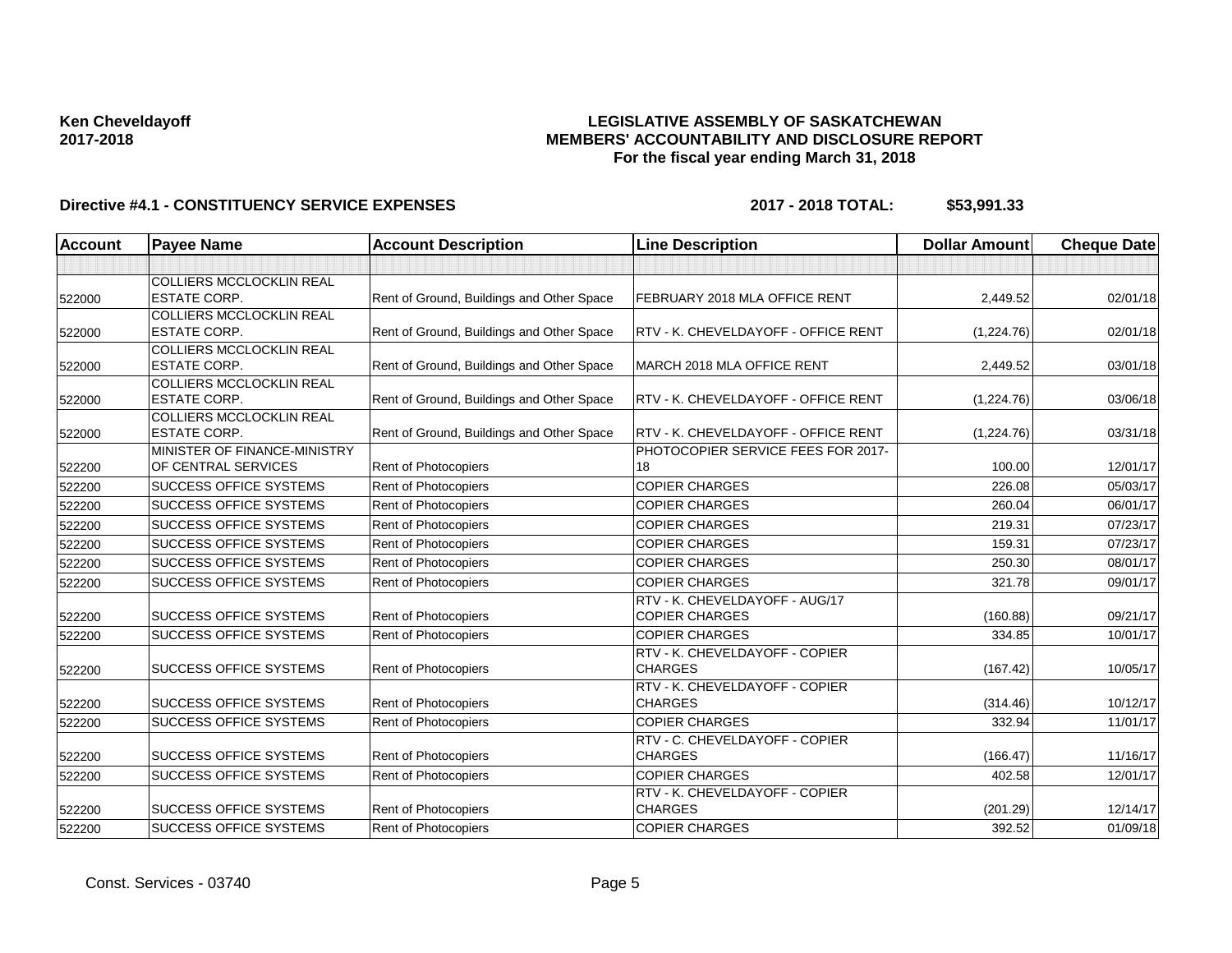## **LEGISLATIVE ASSEMBLY OF SASKATCHEWAN MEMBERS' ACCOUNTABILITY AND DISCLOSURE REPORT For the fiscal year ending March 31, 2018**

| <b>Account</b> | <b>Payee Name</b>              | <b>Account Description</b>          | <b>Line Description</b>                            | <b>Dollar Amount</b> | <b>Cheque Date</b> |
|----------------|--------------------------------|-------------------------------------|----------------------------------------------------|----------------------|--------------------|
|                |                                |                                     |                                                    |                      |                    |
|                |                                |                                     | RTV - K. CHEVELDAYOFF - COPIER                     |                      |                    |
| 522200         | <b>SUCCESS OFFICE SYSTEMS</b>  | <b>Rent of Photocopiers</b>         | <b>CHARGES</b>                                     | (196.26)             | 02/01/18           |
| 522200         | <b>SUCCESS OFFICE SYSTEMS</b>  | Rent of Photocopiers                | <b>COPIER CHARGES</b>                              | 295.20               | 02/01/18           |
| 522200         | <b>SUCCESS OFFICE SYSTEMS</b>  | Rent of Photocopiers                | <b>COPIER CHARGES</b>                              | 301.03               | 03/01/18           |
| 522200         | <b>SUCCESS OFFICE SYSTEMS</b>  | <b>Rent of Photocopiers</b>         | RTV - K. CHEVELDAYOFF - COPIER<br><b>CHARGES</b>   | (196.26)             | 03/06/18           |
| 522200         | <b>SUCCESS OFFICE SYSTEMS</b>  | <b>Rent of Photocopiers</b>         | RTV - K. CHEVELDAYOFF - COPIER<br><b>CHARGES</b>   | (150.52)             | 03/31/18           |
| 522500         | <b>HOFFMANN KOOL INSURANCE</b> | <b>Insurance Premiums</b>           | OFFICE INSURANCE C70035315-1                       | 521.00               | 05/10/17           |
| 522600         | SASKATOON, CITY OF             | Utilities - Water and Sewer         | 101406475 OCT 22-NOV 22, 2017                      | 423.40               | 12/01/17           |
| 522600         | SASKATOON, CITY OF             | Utilities - Water and Sewer         | RTV - K. CHEVELDAYOFF - UTILITIES                  | (211.70)             | 12/14/17           |
| 522700         | SASKATOON, CITY OF             | Utilities - Electricity and Nat Gas | 101406475 APR 22-MAY 22, 2017                      | 254.83               | 06/01/17           |
| 522700         | SASKATOON, CITY OF             | Utilities - Electricity and Nat Gas | 101406475 MAY 22-JUN 22, 2017                      | 452.40               | 06/22/17           |
| 522700         | SASKATOON, CITY OF             | Utilities - Electricity and Nat Gas | RTV - CHEVELDAYOFF - UTILITIES                     | (226.20)             | 07/13/17           |
| 522700         | SASKATOON, CITY OF             | Utilities - Electricity and Nat Gas | 101406475 JUN 22-JUL 22, 2017                      | 491.26               | 08/01/17           |
| 522700         | SASKATOON, CITY OF             | Utilities - Electricity and Nat Gas | 101406475 JUL 22-AUG 22, 2017                      | 488.61               | 09/01/17           |
| 522700         | SASKATOON, CITY OF             | Utilities - Electricity and Nat Gas | RTV - K. CHEVELDAYOFF - AUG/17<br><b>UTILITIES</b> | (244.31)             | 09/21/17           |
| 522700         | SASKATOON, CITY OF             | Utilities - Electricity and Nat Gas | 101406475 AUG 22 - SEP 22, 2017                    | 471.23               | 10/01/17           |
| 522700         | SASKATOON, CITY OF             | Utilities - Electricity and Nat Gas | RTV - K. CHEVELDAYOFF - UTILITIES                  | (235.62)             | 10/05/17           |
| 522700         | SASKATOON, CITY OF             | Utilities - Electricity and Nat Gas | RTV - K. CHEVELDAYOFF - UTILITIES                  | (245.63)             | 10/12/17           |
| 522700         | SASKATOON, CITY OF             | Utilities - Electricity and Nat Gas | 101406475 SEPT 22-OCT 22, 2017                     | 420.10               | 11/01/17           |
| 522700         | SASKATOON, CITY OF             | Utilities - Electricity and Nat Gas | RTV - C. CHEVELDAYOFF - UTILITIES                  | (210.05)             | 11/16/17           |
| 522700         | SASKATOON, CITY OF             | Utilities - Electricity and Nat Gas | 101406475 NOV 22-DEC 22, 2017                      | 532.65               | 01/01/18           |
| 522700         | SASKATOON, CITY OF             | Utilities - Electricity and Nat Gas | 101406475 DEC 22/17-JAN 22/18                      | 541.85               | 02/01/18           |
| 522700         | SASKATOON, CITY OF             | Utilities - Electricity and Nat Gas | RTV - K. CHEVELDAYOFF - UTILITIES                  | (266.33)             | 02/01/18           |
| 522700         | SASKATOON, CITY OF             | Utilities - Electricity and Nat Gas | 101406475 JAN 22-FEB 22, 2018                      | 740.01               | 03/01/18           |
| 522700         | SASKATOON, CITY OF             | Utilities - Electricity and Nat Gas | RTV - K. CHEVELDAYOFF - UTILITIES                  | (270.93)             | 03/06/18           |
| 522700         | SASKATOON, CITY OF             | Utilities - Electricity and Nat Gas | 101406475 FEB 22-MAR 22, 2018                      | 531.30               | 03/22/18           |
| 522700         | SASKATOON, CITY OF             | Utilities - Electricity and Nat Gas | RTV - K. CHEVELDAYOFF - UTILITIES                  | (365.94)             | 03/31/18           |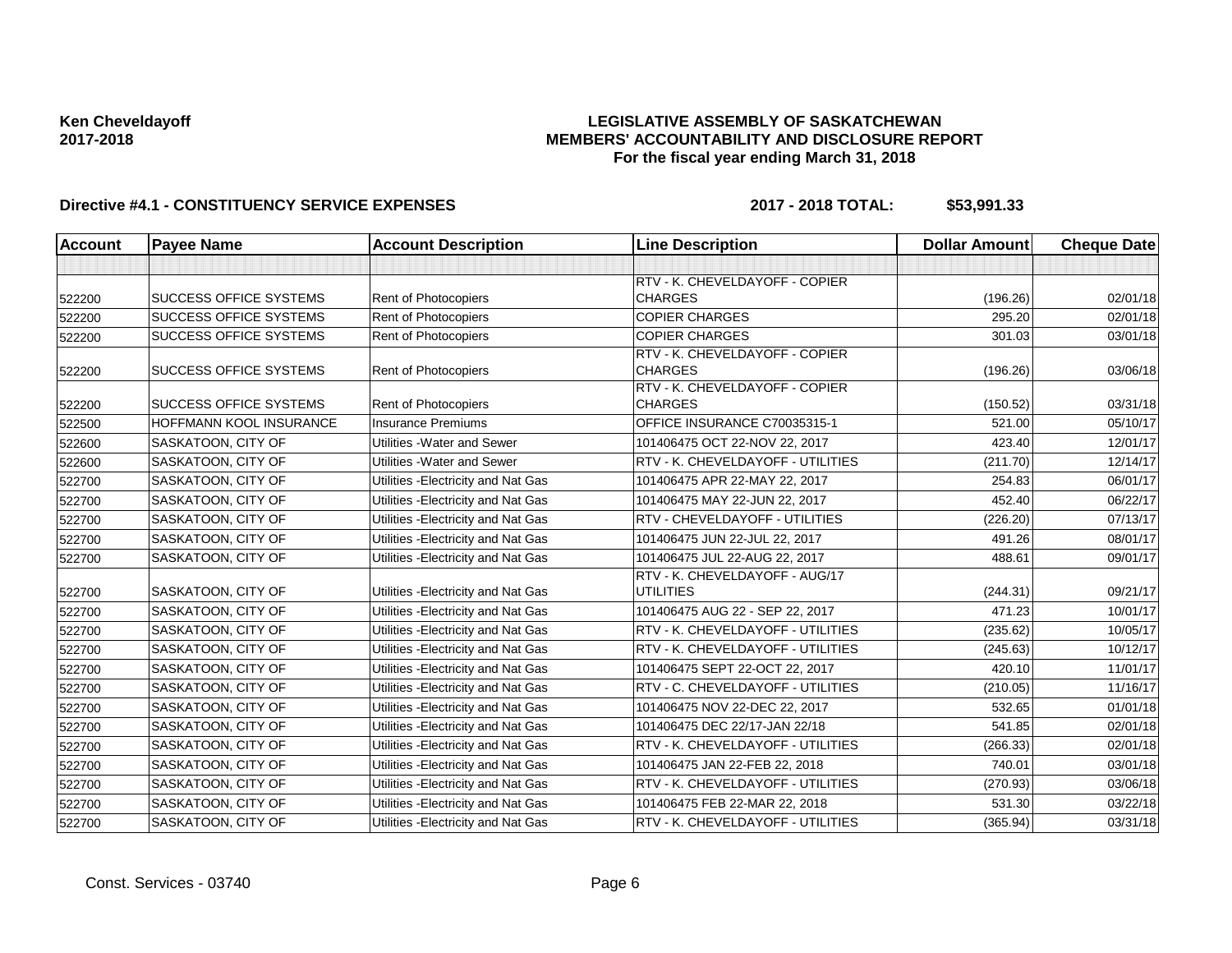## **LEGISLATIVE ASSEMBLY OF SASKATCHEWAN MEMBERS' ACCOUNTABILITY AND DISCLOSURE REPORT For the fiscal year ending March 31, 2018**

| SASKENERGY INCORPORATED<br>67650100000 APRIL 19, 2017<br>98.32<br>522700<br>Utilities - Electricity and Nat Gas<br><b>SASKENERGY INCORPORATED</b><br>Utilities - Electricity and Nat Gas<br>67650100000 MAY 16, 2017<br>63.58<br>522700<br>SASKENERGY INCORPORATED<br>Utilities - Electricity and Nat Gas<br>40.43<br>67650100000 JUNE 16, 2017<br>522700<br><b>SASKENERGY INCORPORATED</b><br>Utilities - Electricity and Nat Gas<br>RTV - CHEVELDAYOFF - UTILITIES<br>(20.22)<br>522700<br>Utilities - Electricity and Nat Gas<br>SASKENERGY INCORPORATED<br>67650100000 JULY 18, 2017<br>40.43<br>522700<br>Utilities - Electricity and Nat Gas<br>67650100000 AUGUST 17, 2017<br>SASKENERGY INCORPORATED<br>522700<br>40.43<br>RTV - K. CHEVELDAYOFF - JUL.13 -<br><b>SASKENERGY INCORPORATED</b><br>Utilities - Electricity and Nat Gas<br>AUG.14, 2017 UTILITIES<br>(20.22)<br>522700<br>SASKENERGY INCORPORATED<br>Utilities - Electricity and Nat Gas<br>67650100000 SEPTEMBER 19, 2017<br>40.43<br>522700<br>RTV - K. CHEVELDAYOFF - UTILITIES<br><b>SASKENERGY INCORPORATED</b><br>Utilities - Electricity and Nat Gas<br>(20.22)<br>522700<br>Utilities - Electricity and Nat Gas<br>RTV - K. CHEVELDAYOFF - UTILITIES<br>SASKENERGY INCORPORATED<br>(20.22)<br>522700<br>SASKENERGY INCORPORATED<br>Utilities - Electricity and Nat Gas<br>67650100000 OCTOBER 18, 2017<br>44.08<br>522700<br>RTV - C. CHEVELDAYOFF - UTILITIES<br>SASKENERGY INCORPORATED<br>Utilities - Electricity and Nat Gas<br>(22.04)<br>522700<br><b>SASKENERGY INCORPORATED</b><br>Utilities - Electricity and Nat Gas<br>67650100000 NOVEMBER 17, 2017<br>113.94<br>522700<br>Utilities - Electricity and Nat Gas<br>RTV - K. CHEVELDAYOFF - UTILITIES<br>SASKENERGY INCORPORATED<br>(22.04)<br>522700<br>Utilities - Electricity and Nat Gas<br>140.37<br><b>SASKENERGY INCORPORATED</b><br>67650100000 DECEMBER 15, 2017<br>522700<br>190.35<br>SASKENERGY INCORPORATED<br>Utilities - Electricity and Nat Gas<br>67650100000 JANUARY 18, 2018<br>522700<br>Utilities - Electricity and Nat Gas<br><b>SASKENERGY INCORPORATED</b><br>RTV - K. CHEVELDAYOFF - UTILITIES<br>(95.17)<br>522700<br>SASKENERGY INCORPORATED<br>Utilities - Electricity and Nat Gas<br>67650100000 FEBRUARY 15, 2018<br>115.70<br>522700<br>Utilities - Electricity and Nat Gas<br>RTV - K. CHEVELDAYOFF - UTILITIES<br><b>SASKENERGY INCORPORATED</b><br>(57.85)<br>522700<br>SASKENERGY INCORPORATED<br>Utilities - Electricity and Nat Gas<br>97.19<br>67650100000 MARCH 16, 2018<br>522700<br>MINISTER OF FINANCE-MINISTRY<br>OF CENTRAL SERVICES<br>Postal, Courier, Freight and Related<br>APRIL 2017 MAIL SERVICES<br>40.97<br>525000<br>MINISTER OF FINANCE-MINISTRY<br>OF CENTRAL SERVICES<br>Postal, Courier, Freight and Related<br>MAY 2017 MAIL SERVICES<br>40.97<br>07/05/17<br>525000<br>MINISTER OF FINANCE-MINISTRY<br>OF CENTRAL SERVICES<br>Postal, Courier, Freight and Related<br>JUNE 2017 MAIL SERVICES<br>08/01/17<br>41.00<br>525000 | Account | <b>Payee Name</b> | <b>Account Description</b> | <b>Line Description</b> | <b>Dollar Amount</b> | <b>Cheque Date</b> |
|---------------------------------------------------------------------------------------------------------------------------------------------------------------------------------------------------------------------------------------------------------------------------------------------------------------------------------------------------------------------------------------------------------------------------------------------------------------------------------------------------------------------------------------------------------------------------------------------------------------------------------------------------------------------------------------------------------------------------------------------------------------------------------------------------------------------------------------------------------------------------------------------------------------------------------------------------------------------------------------------------------------------------------------------------------------------------------------------------------------------------------------------------------------------------------------------------------------------------------------------------------------------------------------------------------------------------------------------------------------------------------------------------------------------------------------------------------------------------------------------------------------------------------------------------------------------------------------------------------------------------------------------------------------------------------------------------------------------------------------------------------------------------------------------------------------------------------------------------------------------------------------------------------------------------------------------------------------------------------------------------------------------------------------------------------------------------------------------------------------------------------------------------------------------------------------------------------------------------------------------------------------------------------------------------------------------------------------------------------------------------------------------------------------------------------------------------------------------------------------------------------------------------------------------------------------------------------------------------------------------------------------------------------------------------------------------------------------------------------------------------------------------------------------------------------------------------------------------------------------------------------------------------------------------------------------------------------------------------------------------------------------------------------|---------|-------------------|----------------------------|-------------------------|----------------------|--------------------|
|                                                                                                                                                                                                                                                                                                                                                                                                                                                                                                                                                                                                                                                                                                                                                                                                                                                                                                                                                                                                                                                                                                                                                                                                                                                                                                                                                                                                                                                                                                                                                                                                                                                                                                                                                                                                                                                                                                                                                                                                                                                                                                                                                                                                                                                                                                                                                                                                                                                                                                                                                                                                                                                                                                                                                                                                                                                                                                                                                                                                                                 |         |                   |                            |                         |                      |                    |
|                                                                                                                                                                                                                                                                                                                                                                                                                                                                                                                                                                                                                                                                                                                                                                                                                                                                                                                                                                                                                                                                                                                                                                                                                                                                                                                                                                                                                                                                                                                                                                                                                                                                                                                                                                                                                                                                                                                                                                                                                                                                                                                                                                                                                                                                                                                                                                                                                                                                                                                                                                                                                                                                                                                                                                                                                                                                                                                                                                                                                                 |         |                   |                            |                         |                      | 05/01/17           |
|                                                                                                                                                                                                                                                                                                                                                                                                                                                                                                                                                                                                                                                                                                                                                                                                                                                                                                                                                                                                                                                                                                                                                                                                                                                                                                                                                                                                                                                                                                                                                                                                                                                                                                                                                                                                                                                                                                                                                                                                                                                                                                                                                                                                                                                                                                                                                                                                                                                                                                                                                                                                                                                                                                                                                                                                                                                                                                                                                                                                                                 |         |                   |                            |                         |                      | 05/16/17           |
|                                                                                                                                                                                                                                                                                                                                                                                                                                                                                                                                                                                                                                                                                                                                                                                                                                                                                                                                                                                                                                                                                                                                                                                                                                                                                                                                                                                                                                                                                                                                                                                                                                                                                                                                                                                                                                                                                                                                                                                                                                                                                                                                                                                                                                                                                                                                                                                                                                                                                                                                                                                                                                                                                                                                                                                                                                                                                                                                                                                                                                 |         |                   |                            |                         |                      | 06/16/17           |
|                                                                                                                                                                                                                                                                                                                                                                                                                                                                                                                                                                                                                                                                                                                                                                                                                                                                                                                                                                                                                                                                                                                                                                                                                                                                                                                                                                                                                                                                                                                                                                                                                                                                                                                                                                                                                                                                                                                                                                                                                                                                                                                                                                                                                                                                                                                                                                                                                                                                                                                                                                                                                                                                                                                                                                                                                                                                                                                                                                                                                                 |         |                   |                            |                         |                      | 07/13/17           |
|                                                                                                                                                                                                                                                                                                                                                                                                                                                                                                                                                                                                                                                                                                                                                                                                                                                                                                                                                                                                                                                                                                                                                                                                                                                                                                                                                                                                                                                                                                                                                                                                                                                                                                                                                                                                                                                                                                                                                                                                                                                                                                                                                                                                                                                                                                                                                                                                                                                                                                                                                                                                                                                                                                                                                                                                                                                                                                                                                                                                                                 |         |                   |                            |                         |                      | 08/01/17           |
|                                                                                                                                                                                                                                                                                                                                                                                                                                                                                                                                                                                                                                                                                                                                                                                                                                                                                                                                                                                                                                                                                                                                                                                                                                                                                                                                                                                                                                                                                                                                                                                                                                                                                                                                                                                                                                                                                                                                                                                                                                                                                                                                                                                                                                                                                                                                                                                                                                                                                                                                                                                                                                                                                                                                                                                                                                                                                                                                                                                                                                 |         |                   |                            |                         |                      | 09/01/17           |
|                                                                                                                                                                                                                                                                                                                                                                                                                                                                                                                                                                                                                                                                                                                                                                                                                                                                                                                                                                                                                                                                                                                                                                                                                                                                                                                                                                                                                                                                                                                                                                                                                                                                                                                                                                                                                                                                                                                                                                                                                                                                                                                                                                                                                                                                                                                                                                                                                                                                                                                                                                                                                                                                                                                                                                                                                                                                                                                                                                                                                                 |         |                   |                            |                         |                      |                    |
|                                                                                                                                                                                                                                                                                                                                                                                                                                                                                                                                                                                                                                                                                                                                                                                                                                                                                                                                                                                                                                                                                                                                                                                                                                                                                                                                                                                                                                                                                                                                                                                                                                                                                                                                                                                                                                                                                                                                                                                                                                                                                                                                                                                                                                                                                                                                                                                                                                                                                                                                                                                                                                                                                                                                                                                                                                                                                                                                                                                                                                 |         |                   |                            |                         |                      | 09/21/17           |
|                                                                                                                                                                                                                                                                                                                                                                                                                                                                                                                                                                                                                                                                                                                                                                                                                                                                                                                                                                                                                                                                                                                                                                                                                                                                                                                                                                                                                                                                                                                                                                                                                                                                                                                                                                                                                                                                                                                                                                                                                                                                                                                                                                                                                                                                                                                                                                                                                                                                                                                                                                                                                                                                                                                                                                                                                                                                                                                                                                                                                                 |         |                   |                            |                         |                      | 10/01/17           |
|                                                                                                                                                                                                                                                                                                                                                                                                                                                                                                                                                                                                                                                                                                                                                                                                                                                                                                                                                                                                                                                                                                                                                                                                                                                                                                                                                                                                                                                                                                                                                                                                                                                                                                                                                                                                                                                                                                                                                                                                                                                                                                                                                                                                                                                                                                                                                                                                                                                                                                                                                                                                                                                                                                                                                                                                                                                                                                                                                                                                                                 |         |                   |                            |                         |                      | 10/05/17           |
|                                                                                                                                                                                                                                                                                                                                                                                                                                                                                                                                                                                                                                                                                                                                                                                                                                                                                                                                                                                                                                                                                                                                                                                                                                                                                                                                                                                                                                                                                                                                                                                                                                                                                                                                                                                                                                                                                                                                                                                                                                                                                                                                                                                                                                                                                                                                                                                                                                                                                                                                                                                                                                                                                                                                                                                                                                                                                                                                                                                                                                 |         |                   |                            |                         |                      | 10/12/17           |
|                                                                                                                                                                                                                                                                                                                                                                                                                                                                                                                                                                                                                                                                                                                                                                                                                                                                                                                                                                                                                                                                                                                                                                                                                                                                                                                                                                                                                                                                                                                                                                                                                                                                                                                                                                                                                                                                                                                                                                                                                                                                                                                                                                                                                                                                                                                                                                                                                                                                                                                                                                                                                                                                                                                                                                                                                                                                                                                                                                                                                                 |         |                   |                            |                         |                      | 10/18/17           |
|                                                                                                                                                                                                                                                                                                                                                                                                                                                                                                                                                                                                                                                                                                                                                                                                                                                                                                                                                                                                                                                                                                                                                                                                                                                                                                                                                                                                                                                                                                                                                                                                                                                                                                                                                                                                                                                                                                                                                                                                                                                                                                                                                                                                                                                                                                                                                                                                                                                                                                                                                                                                                                                                                                                                                                                                                                                                                                                                                                                                                                 |         |                   |                            |                         |                      | 11/16/17           |
|                                                                                                                                                                                                                                                                                                                                                                                                                                                                                                                                                                                                                                                                                                                                                                                                                                                                                                                                                                                                                                                                                                                                                                                                                                                                                                                                                                                                                                                                                                                                                                                                                                                                                                                                                                                                                                                                                                                                                                                                                                                                                                                                                                                                                                                                                                                                                                                                                                                                                                                                                                                                                                                                                                                                                                                                                                                                                                                                                                                                                                 |         |                   |                            |                         |                      | 12/01/17           |
|                                                                                                                                                                                                                                                                                                                                                                                                                                                                                                                                                                                                                                                                                                                                                                                                                                                                                                                                                                                                                                                                                                                                                                                                                                                                                                                                                                                                                                                                                                                                                                                                                                                                                                                                                                                                                                                                                                                                                                                                                                                                                                                                                                                                                                                                                                                                                                                                                                                                                                                                                                                                                                                                                                                                                                                                                                                                                                                                                                                                                                 |         |                   |                            |                         |                      | 12/14/17           |
|                                                                                                                                                                                                                                                                                                                                                                                                                                                                                                                                                                                                                                                                                                                                                                                                                                                                                                                                                                                                                                                                                                                                                                                                                                                                                                                                                                                                                                                                                                                                                                                                                                                                                                                                                                                                                                                                                                                                                                                                                                                                                                                                                                                                                                                                                                                                                                                                                                                                                                                                                                                                                                                                                                                                                                                                                                                                                                                                                                                                                                 |         |                   |                            |                         |                      | 01/01/18           |
|                                                                                                                                                                                                                                                                                                                                                                                                                                                                                                                                                                                                                                                                                                                                                                                                                                                                                                                                                                                                                                                                                                                                                                                                                                                                                                                                                                                                                                                                                                                                                                                                                                                                                                                                                                                                                                                                                                                                                                                                                                                                                                                                                                                                                                                                                                                                                                                                                                                                                                                                                                                                                                                                                                                                                                                                                                                                                                                                                                                                                                 |         |                   |                            |                         |                      | 02/01/18           |
|                                                                                                                                                                                                                                                                                                                                                                                                                                                                                                                                                                                                                                                                                                                                                                                                                                                                                                                                                                                                                                                                                                                                                                                                                                                                                                                                                                                                                                                                                                                                                                                                                                                                                                                                                                                                                                                                                                                                                                                                                                                                                                                                                                                                                                                                                                                                                                                                                                                                                                                                                                                                                                                                                                                                                                                                                                                                                                                                                                                                                                 |         |                   |                            |                         |                      | 02/01/18           |
|                                                                                                                                                                                                                                                                                                                                                                                                                                                                                                                                                                                                                                                                                                                                                                                                                                                                                                                                                                                                                                                                                                                                                                                                                                                                                                                                                                                                                                                                                                                                                                                                                                                                                                                                                                                                                                                                                                                                                                                                                                                                                                                                                                                                                                                                                                                                                                                                                                                                                                                                                                                                                                                                                                                                                                                                                                                                                                                                                                                                                                 |         |                   |                            |                         |                      | 03/01/18           |
|                                                                                                                                                                                                                                                                                                                                                                                                                                                                                                                                                                                                                                                                                                                                                                                                                                                                                                                                                                                                                                                                                                                                                                                                                                                                                                                                                                                                                                                                                                                                                                                                                                                                                                                                                                                                                                                                                                                                                                                                                                                                                                                                                                                                                                                                                                                                                                                                                                                                                                                                                                                                                                                                                                                                                                                                                                                                                                                                                                                                                                 |         |                   |                            |                         |                      | 03/06/18           |
|                                                                                                                                                                                                                                                                                                                                                                                                                                                                                                                                                                                                                                                                                                                                                                                                                                                                                                                                                                                                                                                                                                                                                                                                                                                                                                                                                                                                                                                                                                                                                                                                                                                                                                                                                                                                                                                                                                                                                                                                                                                                                                                                                                                                                                                                                                                                                                                                                                                                                                                                                                                                                                                                                                                                                                                                                                                                                                                                                                                                                                 |         |                   |                            |                         |                      | 03/16/18           |
|                                                                                                                                                                                                                                                                                                                                                                                                                                                                                                                                                                                                                                                                                                                                                                                                                                                                                                                                                                                                                                                                                                                                                                                                                                                                                                                                                                                                                                                                                                                                                                                                                                                                                                                                                                                                                                                                                                                                                                                                                                                                                                                                                                                                                                                                                                                                                                                                                                                                                                                                                                                                                                                                                                                                                                                                                                                                                                                                                                                                                                 |         |                   |                            |                         |                      |                    |
|                                                                                                                                                                                                                                                                                                                                                                                                                                                                                                                                                                                                                                                                                                                                                                                                                                                                                                                                                                                                                                                                                                                                                                                                                                                                                                                                                                                                                                                                                                                                                                                                                                                                                                                                                                                                                                                                                                                                                                                                                                                                                                                                                                                                                                                                                                                                                                                                                                                                                                                                                                                                                                                                                                                                                                                                                                                                                                                                                                                                                                 |         |                   |                            |                         |                      | 06/09/17           |
|                                                                                                                                                                                                                                                                                                                                                                                                                                                                                                                                                                                                                                                                                                                                                                                                                                                                                                                                                                                                                                                                                                                                                                                                                                                                                                                                                                                                                                                                                                                                                                                                                                                                                                                                                                                                                                                                                                                                                                                                                                                                                                                                                                                                                                                                                                                                                                                                                                                                                                                                                                                                                                                                                                                                                                                                                                                                                                                                                                                                                                 |         |                   |                            |                         |                      |                    |
|                                                                                                                                                                                                                                                                                                                                                                                                                                                                                                                                                                                                                                                                                                                                                                                                                                                                                                                                                                                                                                                                                                                                                                                                                                                                                                                                                                                                                                                                                                                                                                                                                                                                                                                                                                                                                                                                                                                                                                                                                                                                                                                                                                                                                                                                                                                                                                                                                                                                                                                                                                                                                                                                                                                                                                                                                                                                                                                                                                                                                                 |         |                   |                            |                         |                      |                    |
|                                                                                                                                                                                                                                                                                                                                                                                                                                                                                                                                                                                                                                                                                                                                                                                                                                                                                                                                                                                                                                                                                                                                                                                                                                                                                                                                                                                                                                                                                                                                                                                                                                                                                                                                                                                                                                                                                                                                                                                                                                                                                                                                                                                                                                                                                                                                                                                                                                                                                                                                                                                                                                                                                                                                                                                                                                                                                                                                                                                                                                 |         |                   |                            |                         |                      |                    |
|                                                                                                                                                                                                                                                                                                                                                                                                                                                                                                                                                                                                                                                                                                                                                                                                                                                                                                                                                                                                                                                                                                                                                                                                                                                                                                                                                                                                                                                                                                                                                                                                                                                                                                                                                                                                                                                                                                                                                                                                                                                                                                                                                                                                                                                                                                                                                                                                                                                                                                                                                                                                                                                                                                                                                                                                                                                                                                                                                                                                                                 |         |                   |                            |                         |                      |                    |
| MINISTER OF FINANCE-MINISTRY<br>OF CENTRAL SERVICES<br>Postal, Courier, Freight and Related<br><b>AUGUST 2017 MAIL SERVICES</b><br>42.05<br>525000                                                                                                                                                                                                                                                                                                                                                                                                                                                                                                                                                                                                                                                                                                                                                                                                                                                                                                                                                                                                                                                                                                                                                                                                                                                                                                                                                                                                                                                                                                                                                                                                                                                                                                                                                                                                                                                                                                                                                                                                                                                                                                                                                                                                                                                                                                                                                                                                                                                                                                                                                                                                                                                                                                                                                                                                                                                                              |         |                   |                            |                         |                      | 10/01/17           |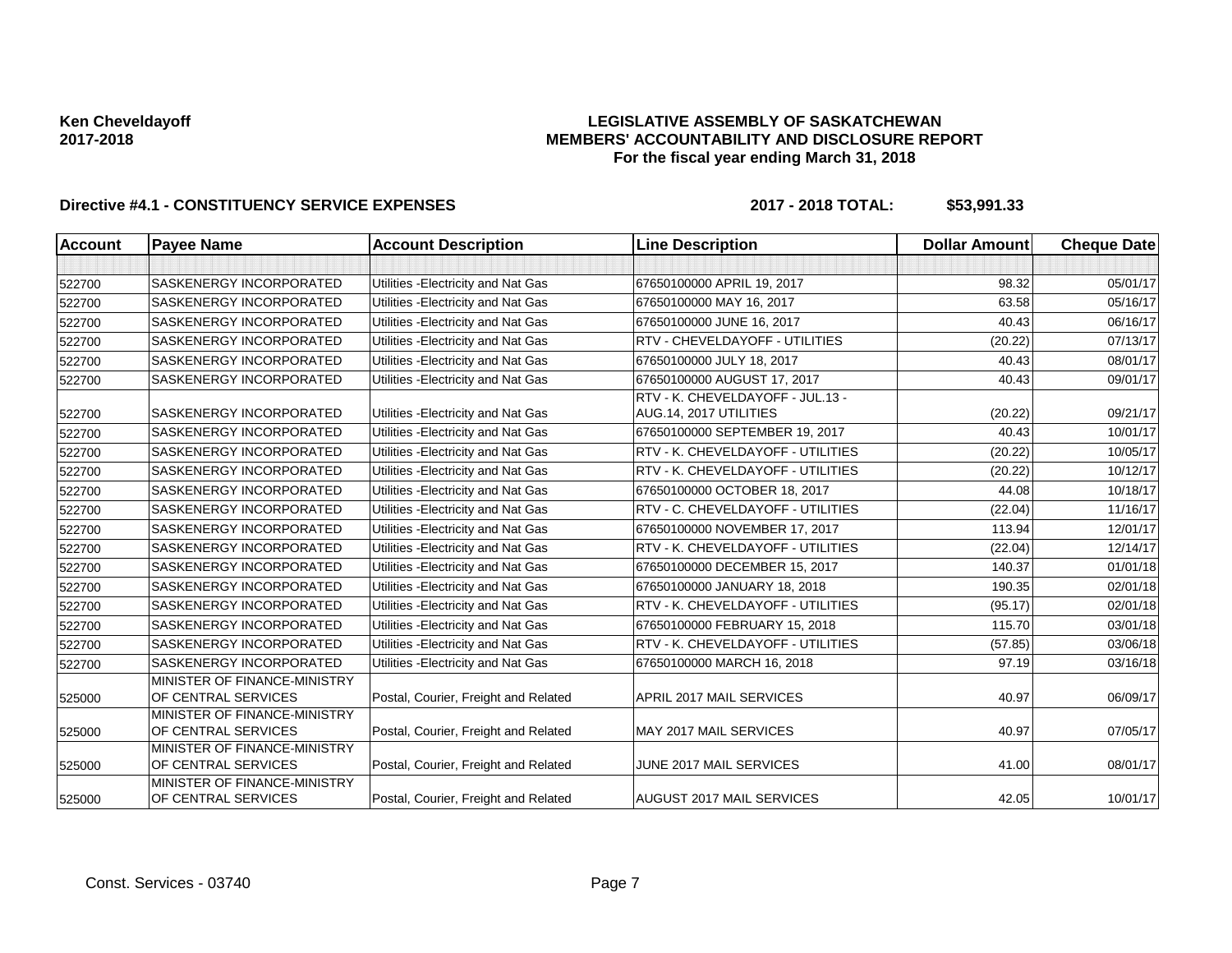## **LEGISLATIVE ASSEMBLY OF SASKATCHEWAN MEMBERS' ACCOUNTABILITY AND DISCLOSURE REPORT For the fiscal year ending March 31, 2018**

| <b>Account</b> | <b>Payee Name</b>                                          | <b>Account Description</b>                | <b>Line Description</b>        | <b>Dollar Amount</b> | <b>Cheque Date</b> |
|----------------|------------------------------------------------------------|-------------------------------------------|--------------------------------|----------------------|--------------------|
|                |                                                            |                                           |                                |                      |                    |
| 525000         | MINISTER OF FINANCE-MINISTRY<br>OF CENTRAL SERVICES        | Postal, Courier, Freight and Related      | JULY 2017 MAIL SERVICES        | 42.05                | 10/01/17           |
|                | MINISTER OF FINANCE-MINISTRY                               |                                           |                                |                      |                    |
| 525000         | OF CENTRAL SERVICES                                        | Postal, Courier, Freight and Related      | SEPTEMBER 2017 MAIL SERVICES   | 42.09                | 12/01/17           |
|                | MINISTER OF FINANCE-MINISTRY                               |                                           |                                |                      |                    |
| 525000         | OF CENTRAL SERVICES                                        | Postal, Courier, Freight and Related      | OCTOBER 2017 MAIL SERVICES     | 42.09                | 12/01/17           |
|                | MINISTER OF FINANCE-MINISTRY                               |                                           | RTV - K. CHEVELDAYOFF - MAIL   |                      |                    |
| 525000         | OF CENTRAL SERVICES                                        | Postal, Courier, Freight and Related      | <b>SERVICES</b>                | (50.00)              | 12/14/17           |
|                | MINISTER OF FINANCE-MINISTRY                               |                                           |                                |                      |                    |
| 525000         | OF CENTRAL SERVICES                                        | Postal, Courier, Freight and Related      | NOVEMBER 2017 MAIL SERVICES    | 42.09                | 01/01/18           |
| 525000         | MINISTER OF FINANCE-MINISTRY<br>OF CENTRAL SERVICES        | Postal, Courier, Freight and Related      | DECEMBER 2017 MAIL SERVICES    | 1,756.51             | 02/01/18           |
|                | MINISTER OF FINANCE-MINISTRY                               |                                           |                                |                      |                    |
| 525000         | OF CENTRAL SERVICES                                        | Postal, Courier, Freight and Related      | JANUARY 2018 MAIL SERVICES     | 42.09                | 03/08/18           |
|                | MINISTER OF FINANCE-MINISTRY                               |                                           |                                |                      |                    |
| 525000         | OF CENTRAL SERVICES                                        | Postal, Courier, Freight and Related      | FEBRUARY 2018 MAIL SERVICES    | 42.13                | 03/22/18           |
|                | MINISTER OF FINANCE-MINISTRY                               |                                           |                                |                      |                    |
| 525000         | <b>OF CENTRAL SERVICES</b>                                 | Postal, Courier, Freight and Related      | MARCH 2018 MAIL SERVICES       | 42.11                | 03/31/18           |
|                | <b>PRAIRIE ADVERTISING</b>                                 |                                           |                                |                      |                    |
| 525000         | <b>DISTRIBUTORS LTD.</b>                                   | Postal, Courier, Freight and Related      | MAIL PREPARATION - NO GST      | 295.12               | 01/01/18           |
| 528100         | CHEVELDAYOFF, KENNETH A.                                   | <b>Information Services Subscriptions</b> | <b>REIMB: EMAIL SERVICES</b>   | 104.67               | 06/01/17           |
| 528100         | CHEVELDAYOFF, KENNETH A.                                   | <b>Information Services Subscriptions</b> | <b>REIMB: EMAIL SERVICES</b>   | 103.41               | 07/01/17           |
| 528100         | CHEVELDAYOFF, KENNETH A.                                   | Information Services Subscriptions        | <b>REIMB: EMAIL SERVICES</b>   | 102.32               | 09/01/17           |
| 528100         | CHEVELDAYOFF, KENNETH A.                                   | <b>Information Services Subscriptions</b> | <b>REIMB: EMAIL SERVICES</b>   | 96.37                | 10/01/17           |
| 528100         | CHEVELDAYOFF, KENNETH A.                                   | <b>Information Services Subscriptions</b> | <b>REIMB: EMAIL SERVICE</b>    | 196.05               | 02/01/18           |
| 529000         | DIAMOND CARPET CLEANING LTD.                               | <b>General Contractual Services</b>       | <b>CARPET CLEANING</b>         | 296.80               | 03/01/18           |
|                |                                                            |                                           | RTV - K. CHEVELDAYOFF - CARPET |                      |                    |
| 529000         | DIAMOND CARPET CLEANING LTD.                               | <b>General Contractual Services</b>       | <b>CLEANING</b>                | (148.40)             | 03/31/18           |
| 529000         | LORAAS DISPOSAL SERVICES LTD. General Contractual Services |                                           | APRIL 2017 WASTE DISPOSAL      | 37.00                | 05/01/17           |
| 529000         | LORAAS DISPOSAL SERVICES LTD. General Contractual Services |                                           | <b>WASTE DISPOSAL - NO GST</b> | 37.00                | 06/01/17           |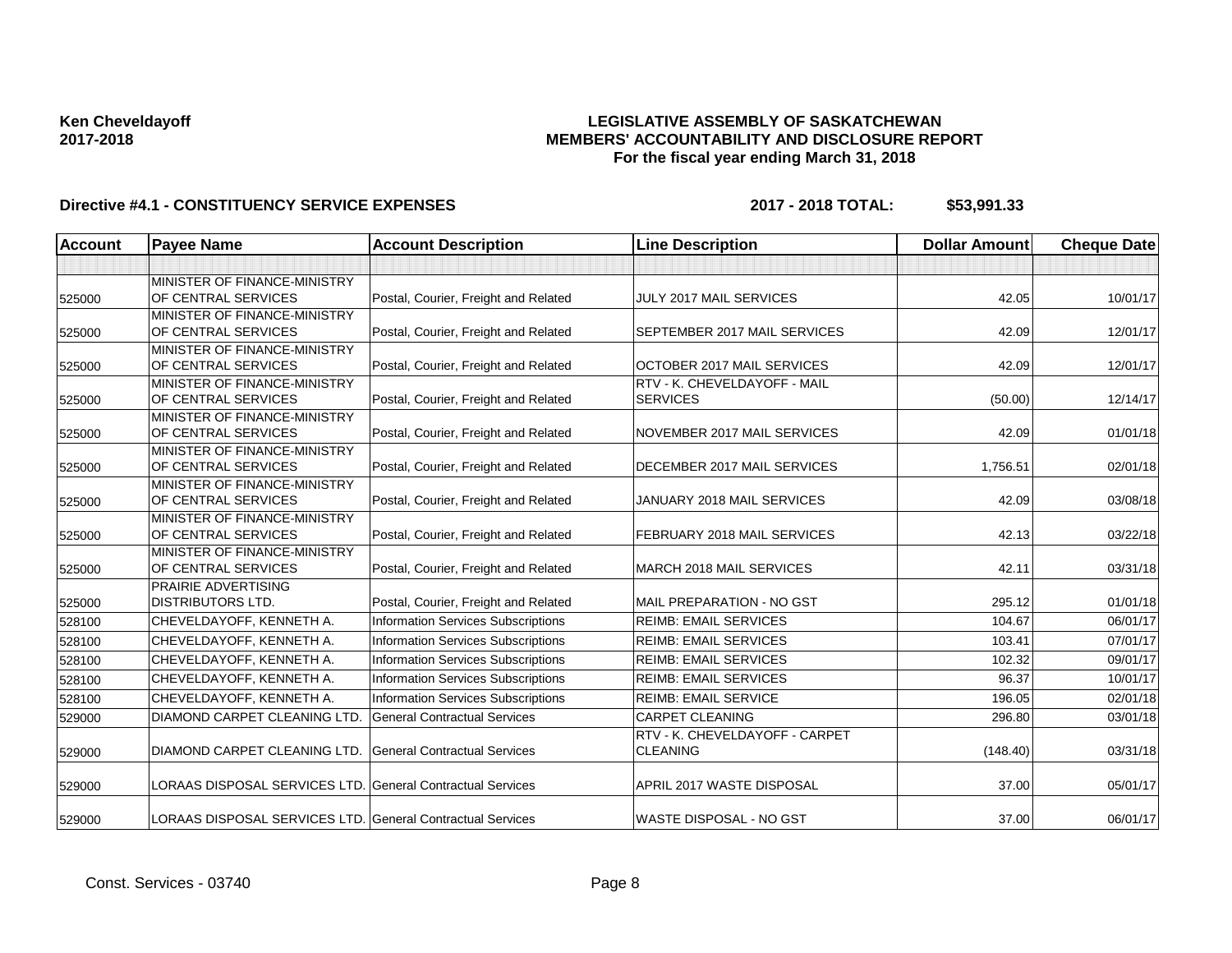## **LEGISLATIVE ASSEMBLY OF SASKATCHEWAN MEMBERS' ACCOUNTABILITY AND DISCLOSURE REPORT For the fiscal year ending March 31, 2018**

| <b>Account</b> | <b>Payee Name</b>                                          | <b>Account Description</b>          | <b>Line Description</b>                           | <b>Dollar Amount</b> | <b>Cheque Date</b> |
|----------------|------------------------------------------------------------|-------------------------------------|---------------------------------------------------|----------------------|--------------------|
|                |                                                            |                                     |                                                   |                      |                    |
| 529000         | LORAAS DISPOSAL SERVICES LTD. General Contractual Services |                                     | <b>WASTE DISPOSAL</b>                             | 47.87                | 07/01/17           |
| 529000         | LORAAS DISPOSAL SERVICES LTD. General Contractual Services |                                     | RTV - CHEVELDAYOFF - WASTE<br><b>DISPOSAL</b>     | (66.47)              | 07/13/17           |
| 529000         | LORAAS DISPOSAL SERVICES LTD. General Contractual Services |                                     | RTV - K. CHEVELDAYOFF - WASTE<br><b>DISPOSAL</b>  | (23.93)              | 10/12/17           |
| 529000         | <b>TIP TOP WINDOW CLEANERS</b>                             | <b>General Contractual Services</b> | WINDOW CLEANING - NO GST                          | 95.40                | 07/03/17           |
| 529000         | TIP TOP WINDOW CLEANERS                                    | <b>General Contractual Services</b> | <b>WINDOW CLEANING - NO GST</b>                   | 95.40                | 01/01/18           |
| 529000         | TIP TOP WINDOW CLEANERS                                    | <b>General Contractual Services</b> | RTV - K. CHEVELDAYOFF - WINDOW<br><b>CLEANING</b> | (49.95)              | 02/01/18           |
| 529200         | CHEVELDAYOFF, KENNETH A.                                   | <b>Professional Development</b>     | REIMB: CONFERENCE REGISTRATION                    | 507.37               | 03/15/18           |
| 530100         | <b>BELL MEDIA INC.</b>                                     | <b>Communcations Production</b>     | ADVERTISING - NO GST                              | 125.00               | 02/01/18           |
| 530300         | MARU GROUP CANADA INC.                                     | Primary Research/Focus group        | AD HOC CONSULTING - NO GST                        | 607.15               | 07/01/17           |
| 530300         | <b>MARU GROUP CANADA INC.</b>                              | Primary Research/Focus group        | AD HOC CONSULTING - NO GST                        | 646.74               | 01/01/18           |
| 530300         | <b>MARU GROUP CANADA INC.</b>                              | Primary Research/Focus group        | AD HOC CONSULTING - NO GST                        | 632.97               | 03/01/18           |
| 530500         | <b>BELL MEDIA INC.</b>                                     | Media Placement                     | ADVERTISING - NO GST                              | 1,375.00             | 02/01/18           |
| 530500         | CHABAD LUBAVITCH OF<br><b>SASKATOON</b>                    | Media Placement                     | <b>ADVERTISING</b>                                | 77.77                | 01/03/18           |
| 530500         | CHEVELDAYOFF, KENNETH A.                                   | Media Placement                     | <b>REIMB: ADVERTISING</b>                         | 666.67               | 02/01/18           |
| 530500         | <b>COFFEE PERKS</b>                                        | <b>Media Placement</b>              | ADVERTISING - NO GST                              | 576.00               | 12/01/17           |
| 530500         | <b>COFFEE PERKS</b>                                        | Media Placement                     | <b>ADVERTISING</b>                                | 512.00               | 02/01/18           |
| 530500         | <b>COFFEE PERKS</b>                                        | <b>Media Placement</b>              | ADVERTISING - NO GST                              | 256.00               | 03/01/18           |
| 530500         | <b>CRAIK WARRIORS SENIOR</b><br><b>HOCKEY PROGRAM</b>      | Media Placement                     | <b>ADVERTISING</b>                                | 100.00               | 12/01/17           |
| 530500         | <b>FABMAR COMMUNICATIONS LTD.</b>                          | Media Placement                     | ADVERTISING - NO GST                              | 52.16                | 03/01/18           |
| 530500         | <b>FABMAR COMMUNICATIONS LTD</b>                           | Media Placement                     | ADVERTISING - NO GST                              | 52.16                | 03/01/18           |
| 530500         | GOLDEN WEST BROADCASTING<br>LTD.                           | Media Placement                     | ADVERTISING - NO GST                              | 34.23                | 03/01/18           |
| 530500         | <b>GOLDEN WEST BROADCASTING</b><br>LTD.                    | Media Placement                     | <b>ADVERTISING</b>                                | 66.98                | 03/01/18           |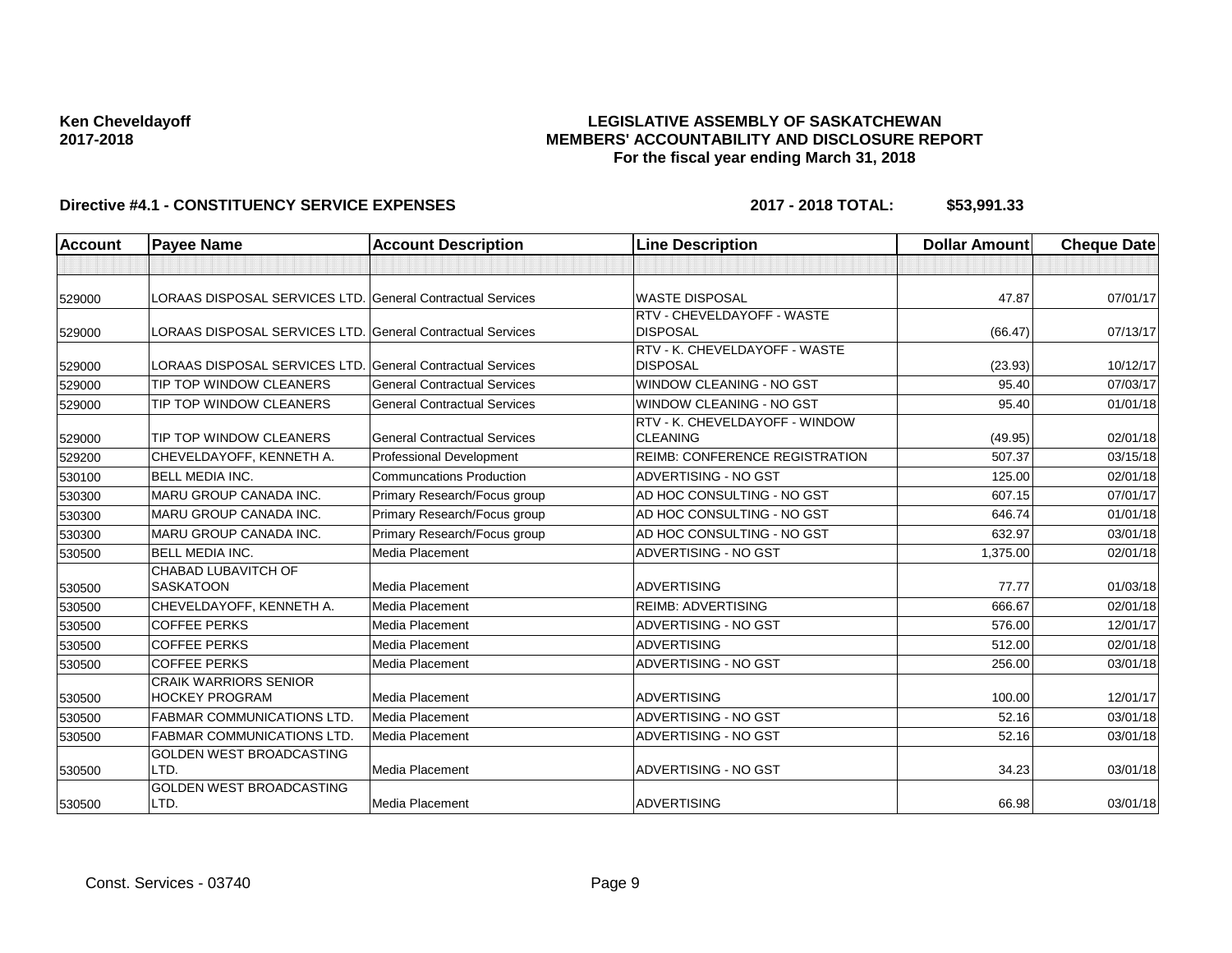## **LEGISLATIVE ASSEMBLY OF SASKATCHEWAN MEMBERS' ACCOUNTABILITY AND DISCLOSURE REPORT For the fiscal year ending March 31, 2018**

| <b>Account</b> | <b>Payee Name</b>                 | <b>Account Description</b> | <b>Line Description</b> | <b>Dollar Amount</b> | <b>Cheque Date</b> |
|----------------|-----------------------------------|----------------------------|-------------------------|----------------------|--------------------|
|                |                                   |                            |                         |                      |                    |
|                | <b>GOLDEN WEST BROADCASTING</b>   |                            |                         |                      |                    |
| 530500         | LTD.                              | Media Placement            | ADVERTISING - NO GST    | 80.37                | 03/01/18           |
| 530500         | HARVARD BROADCASTING INC.         | <b>Media Placement</b>     | <b>ADVERTISING</b>      | 159.70               | 03/01/18           |
|                | <b>JIM PATTISON BROADCAST</b>     |                            |                         |                      |                    |
| 530500         | <b>GROUP</b>                      | <b>Media Placement</b>     | <b>ADVERTISING</b>      | 69.07                | 03/01/18           |
|                | JIM PATTISON BROADCAST            |                            |                         |                      |                    |
| 530500         | <b>GROUP</b>                      | <b>Media Placement</b>     | <b>ADVERTISING</b>      | 72.14                | 03/01/18           |
| 530500         | <b>PELICAN SIGNS &amp; DECALS</b> | Media Placement            | <b>ADVERTISING</b>      | 420.82               | 05/01/17           |
| 530500         | <b>PLANET S MAGAZINE</b>          | Media Placement            | <b>ADVERTISING</b>      | 229.00               | 12/01/17           |
| 530500         | RAWLCO RADIO LTD.                 | Media Placement            | <b>ADVERTISING</b>      | 116.65               | 03/01/18           |
| 530500         | RAWLCO RADIO LTD.                 | Media Placement            | <b>ADVERTISING</b>      | 104.37               | 03/01/18           |
| 530500         | RAWLCO RADIO LTD.                 | Media Placement            | <b>ADVERTISING</b>      | 76.74                | 03/01/18           |
| 530500         | RAWLCO RADIO LTD.                 | <b>Media Placement</b>     | <b>ADVERTISING</b>      | 76.74                | 03/01/18           |
|                | <b>SASKATCHEWAN YOUTH</b>         |                            |                         |                      |                    |
| 530500         | <b>PARLIAMENT</b>                 | Media Placement            | <b>ADVERTISING</b>      | 50.00                | 02/01/18           |
| 530500         | <b>SASKATOON EXPRESS MAGAZINE</b> | Media Placement            | <b>ADVERTISING</b>      | 190.82               | 10/01/17           |
| 530500         | <b>SASKATOON EXPRESS MAGAZINE</b> | Media Placement            | <b>ADVERTISING</b>      | 190.82               | 10/02/17           |
| 530500         | SASKATOON EXPRESS MAGAZINE        | Media Placement            | <b>ADVERTISING</b>      | 190.82               | 11/06/17           |
| 530500         | <b>SASKATOON EXPRESS MAGAZINE</b> | Media Placement            | <b>ADVERTISING</b>      | 190.82               | 12/18/17           |
| 530500         | <b>SASKATOON EXPRESS MAGAZINE</b> | <b>Media Placement</b>     | <b>ADVERTISING</b>      | 374.70               | 01/08/18           |
|                | SASKATOON SOCCER CENTRE           |                            |                         |                      |                    |
| 530500         | INC.                              | Media Placement            | <b>ADVERTISING</b>      | 300.00               | 05/01/17           |
|                | SASKATOON SOCCER CENTRE           |                            |                         |                      |                    |
| 530500         | INC.                              | Media Placement            | <b>ADVERTISING</b>      | 300.00               | 01/01/18           |
|                | <b>SASKATOON SOCCER CENTRE</b>    |                            |                         |                      |                    |
| 530500         | INC.                              | Media Placement            | <b>ADVERTISING</b>      | 300.00               | 01/26/18           |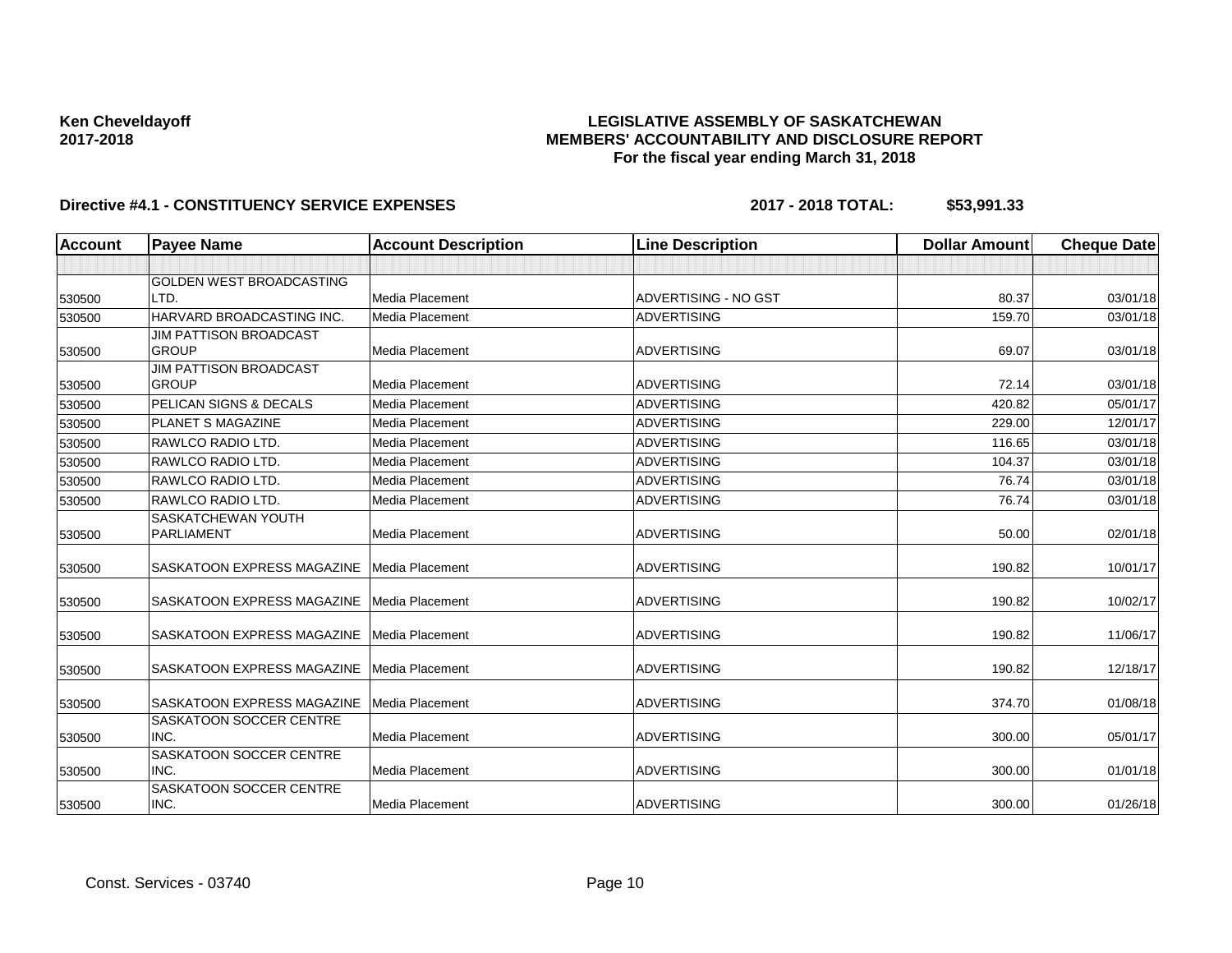## **LEGISLATIVE ASSEMBLY OF SASKATCHEWAN MEMBERS' ACCOUNTABILITY AND DISCLOSURE REPORT For the fiscal year ending March 31, 2018**

| <b>Account</b> | <b>Payee Name</b>                              | <b>Account Description</b>    | <b>Line Description</b>            | <b>Dollar Amount</b> | <b>Cheque Date</b> |
|----------------|------------------------------------------------|-------------------------------|------------------------------------|----------------------|--------------------|
|                |                                                |                               |                                    |                      |                    |
|                | SASKATOON SOCCER CENTRE                        |                               |                                    |                      |                    |
| 530500         | INC.                                           | Media Placement               | <b>ADVERTISING</b>                 | 300.00               | 01/26/18           |
|                | SASKATOON SPORTS HALL OF                       |                               |                                    |                      |                    |
| 530500         | <b>FAME</b>                                    | Media Placement               | <b>ADVERTISING</b>                 | 200.00               | 12/01/17           |
| 530500         | <b>SASKTEL CENTRE</b>                          | Media Placement               | ADVERTISING MAY 2017-APR 2018      | 5,500.00             | 11/01/17           |
| 530500         | ST. ANDREW'S COLLEGE                           | Media Placement               | <b>ADVERTISING</b>                 | 75.00                | 05/01/17           |
|                | <b>WESTERN PRODUCER</b>                        |                               |                                    |                      |                    |
| 530500         | <b>PUBLICATIONS</b>                            | Media Placement               | <b>ADVERTISING</b>                 | 87.57                | 03/07/18           |
|                | <b>WILLOWGROVE UNIVERSITY</b>                  |                               |                                    |                      |                    |
| 530500         | <b>HEIGHTS COMMUNITY</b><br><b>ASSOCIATION</b> | Media Placement               | <b>ADVERTISING</b>                 | 200.00               | 07/01/17           |
| 530800         | <b>WRITE WAY NEWSLETTERS</b>                   | Publications                  | APRIL 2017 NEWSLETTERS             | 550.00               | 05/01/17           |
| 530800         | <b>WRITE WAY NEWSLETTERS</b>                   | Publications                  | MAY 2017 NEWSLETTERS               | 675.00               | 06/01/17           |
| 530800         | <b>WRITE WAY NEWSLETTERS</b>                   | Publications                  | JUNE 2017 NEWSLETTERS              | 550.00               | 07/01/17           |
| 530800         | <b>WRITE WAY NEWSLETTERS</b>                   | Publications                  | JULY 2017 NEWSLETTERS              | 375.00               | 08/03/17           |
| 530800         | <b>WRITE WAY NEWSLETTERS</b>                   | Publications                  | AUGUST 2017 NEWSLETTERS            | 550.00               | 09/10/17           |
| 530800         | <b>WRITE WAY NEWSLETTERS</b>                   | Publications                  | SEPTEMBER 2017 NEWSLETTERS         | 525.00               | 10/01/17           |
| 530800         | <b>WRITE WAY NEWSLETTERS</b>                   | Publications                  | OCTOBER 2017 NEWSLETTERS           | 645.00               | 11/01/17           |
| 530800         | <b>WRITE WAY NEWSLETTERS</b>                   | <b>Publications</b>           | NOVEMBER 2017 NEWSLETTERS          | 550.00               | 12/01/17           |
| 530800         | <b>WRITE WAY NEWSLETTERS</b>                   | Publications                  | DECEMBER 2017 NEWSLETTERS          | 550.00               | 01/01/18           |
| 530800         | <b>WRITE WAY NEWSLETTERS</b>                   | Publications                  | JANUARY 2018 NEWSLETTERS           | 550.00               | 03/01/18           |
| 530800         | <b>WRITE WAY NEWSLETTERS</b>                   | Publications                  | FEBRUARY 2018 NEWSLETTERS          | 425.00               | 03/01/18           |
| 530900         | SASKATOON POPPY CAMPAIGN                       | <b>Promotional Items</b>      | <b>WREATH</b>                      | 75.00                | 10/01/17           |
| 530900         | TREASURE HOUSE IMPORTS LTD                     | <b>Promotional Items</b>      | <b>SASKATCHEWAN PINS</b>           | 412.50               | 10/01/17           |
| 530900         | TREASURE HOUSE IMPORTS LTD                     | <b>Promotional Items</b>      | SASKATCHEWAN FLAGS&PINS            | 36.00                | 03/01/18           |
| 530900         | <b>WESTERN LITHO PRINTERS LTD.</b>             | Promotional Items             | <b>CHRISTMAS CARDS</b>             | 1,141.02             | 01/01/18           |
| 550100         | <b>WESTERN LITHO PRINTERS LTD.</b>             | <b>Printed Forms</b>          | <b>BUSINESS CARDS - NO GST</b>     | 245.60               | 07/01/17           |
| 550200         | CHEVELDAYOFF, KENNETH A.                       | Books, Mags and Ref Materials | <b>REIMB: 1 MONTH SUBSCRIPTION</b> | 31.47                | 06/15/17           |
| 550200         | CHEVELDAYOFF, KENNETH A.                       | Books, Mags and Ref Materials | <b>REIMB: SUBSCRIPTION 1 MONTH</b> | 5.69                 | 07/01/17           |
| 550200         | CHEVELDAYOFF, KENNETH A.                       | Books, Mags and Ref Materials | <b>REIMB: SUBSCRIPTION 1 MONTH</b> | 41.96                | 07/01/17           |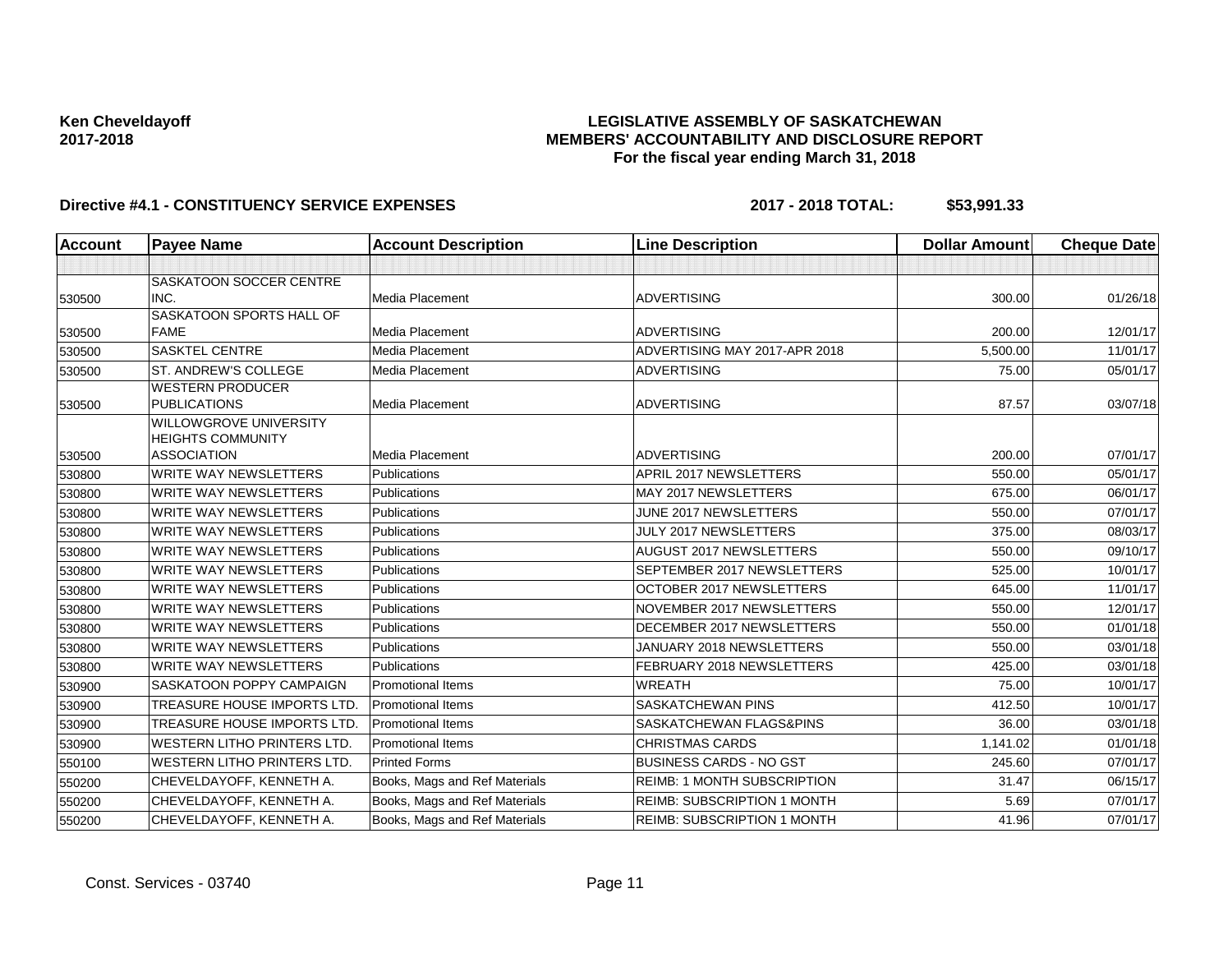## **LEGISLATIVE ASSEMBLY OF SASKATCHEWAN MEMBERS' ACCOUNTABILITY AND DISCLOSURE REPORT For the fiscal year ending March 31, 2018**

| <b>Account</b> | <b>Payee Name</b>        | <b>Account Description</b>         | <b>Line Description</b>                    | <b>Dollar Amount</b> | <b>Cheque Date</b> |
|----------------|--------------------------|------------------------------------|--------------------------------------------|----------------------|--------------------|
|                |                          |                                    |                                            |                      |                    |
| 550200         | CHEVELDAYOFF, KENNETH A. | Books, Mags and Ref Materials      | <b>REIMB: 1YR SUBSCRIPTION RENEWAL</b>     | 336.00               | 08/01/17           |
|                |                          |                                    | REIMB: SUBSCRIPTION JUL 14-AUG 14,         |                      |                    |
| 550200         | CHEVELDAYOFF, KENNETH A. | Books, Mags and Ref Materials      | 2017                                       | 5.69                 | 09/01/17           |
|                |                          |                                    | REIMB: SUBSCRIPTION JUN 29-JUL 26,         |                      |                    |
| 550200         | CHEVELDAYOFF, KENNETH A. | Books, Mags and Ref Materials      | 2017                                       | 41.96                | 09/08/17           |
|                |                          |                                    | REIMB: SUBSCRIPTION AUG 14-SEP 14,<br>2017 |                      |                    |
| 550200         | CHEVELDAYOFF, KENNETH A. | Books, Mags and Ref Materials      | REIMB: SUBSCRIPTION JUL 27-AUG 23,         | 5.69                 | 10/01/17           |
| 550200         | CHEVELDAYOFF, KENNETH A. | Books, Mags and Ref Materials      | 2017                                       | 41.96                | 10/01/17           |
| 555000         | ALAMARES, JENNY          | Other Material and Supplies        | REIMB: MISC. & OFFICE SUPPLIES             | 83.22                | 05/12/17           |
| 555000         | ALAMARES, JENNY          | Other Material and Supplies        | <b>REIMB: OFFICE SUPPLIES</b>              | 49.93                | 06/04/17           |
| 555000         | ALAMARES, JENNY          | Other Material and Supplies        | <b>REIMB: OFFICE SUPPLIES</b>              | 49.94                | 10/05/17           |
| 555000         | ALAMARES, JENNY          | Other Material and Supplies        | <b>REIMB: MISC. &amp; OFFICE SUPPLIES</b>  | 79.84                | 12/01/17           |
| 555000         | ALAMARES, JENNY          | Other Material and Supplies        | <b>REIMB: OFFICE SUPPLIES</b>              | 34.95                | 01/01/18           |
| 555000         | CHEVELDAYOFF, KENNETH A. | Other Material and Supplies        | REIMB: MISC. & OFFICE SUPPLIES             | 9.98                 | 04/11/17           |
| 555000         | CHEVELDAYOFF, KENNETH A. | Other Material and Supplies        | <b>REIMB: OFFICE SUPPLIES</b>              | 5.65                 | 05/01/17           |
| 555000         | CHEVELDAYOFF, KENNETH A. | Other Material and Supplies        | REIMB: MISC. & OFFICE SUPPLIES             | 148.20               | 05/13/17           |
| 555000         | CHEVELDAYOFF, KENNETH A. | Other Material and Supplies        | REIMB: MISC. & OFFICE SUPPLIES             | 136.21               | 06/01/17           |
| 555000         | CHEVELDAYOFF, KENNETH A. | <b>Other Material and Supplies</b> | <b>REIMB: OFFICE SUPPLIES</b>              | 280.69               | 06/03/17           |
| 555000         | CHEVELDAYOFF, KENNETH A. | Other Material and Supplies        | REIMB: MISC. & OFFICE SUPPLIES             | 18.49                | 06/14/17           |
| 555000         | CHEVELDAYOFF, KENNETH A. | Other Material and Supplies        | REIMB: MISC. & OFFICE SUPPLIES             | 38.99                | 06/15/17           |
| 555000         | CHEVELDAYOFF, KENNETH A. | Other Material and Supplies        | REIMB: MISC. & OFFICE SUPPLIES             | 39.96                | 07/01/17           |
| 555000         | CHEVELDAYOFF, KENNETH A. | Other Material and Supplies        | REIMB: MISC. & OFFICE SUPPLIES             | 36.62                | 07/01/17           |
| 555000         | CHEVELDAYOFF, KENNETH A. | <b>Other Material and Supplies</b> | <b>REIMB: MISC. &amp; OFFICE SUPPLIES</b>  | 77.95                | 08/01/17           |
| 555000         | CHEVELDAYOFF, KENNETH A. | Other Material and Supplies        | <b>REIMB: OFFICE SUPPLIES</b>              | 11.09                | 08/06/17           |
| 555000         | CHEVELDAYOFF, KENNETH A. | Other Material and Supplies        | REIMB: MISC. & OFFICE SUPPLIES             | 50.88                | 09/06/17           |
| 555000         | CHEVELDAYOFF, KENNETH A. | Other Material and Supplies        | <b>REIMB: OFFICE SUPPLIES</b>              | 23.03                | 10/01/17           |
| 555000         | CHEVELDAYOFF, KENNETH A. | Other Material and Supplies        | <b>REIMB: MISC. &amp; OFFICE SUPPLIES</b>  | 79.96                | 10/01/17           |
| 555000         | CHEVELDAYOFF, KENNETH A. | Other Material and Supplies        | REIMB: MISC. & OFFICE SUPPLIES             | 29.66                | 11/01/17           |
| 555000         | CHEVELDAYOFF, KENNETH A. | Other Material and Supplies        | <b>REIMB: MISC. &amp; OFFICE SUPPLIES</b>  | 18.49                | 11/01/17           |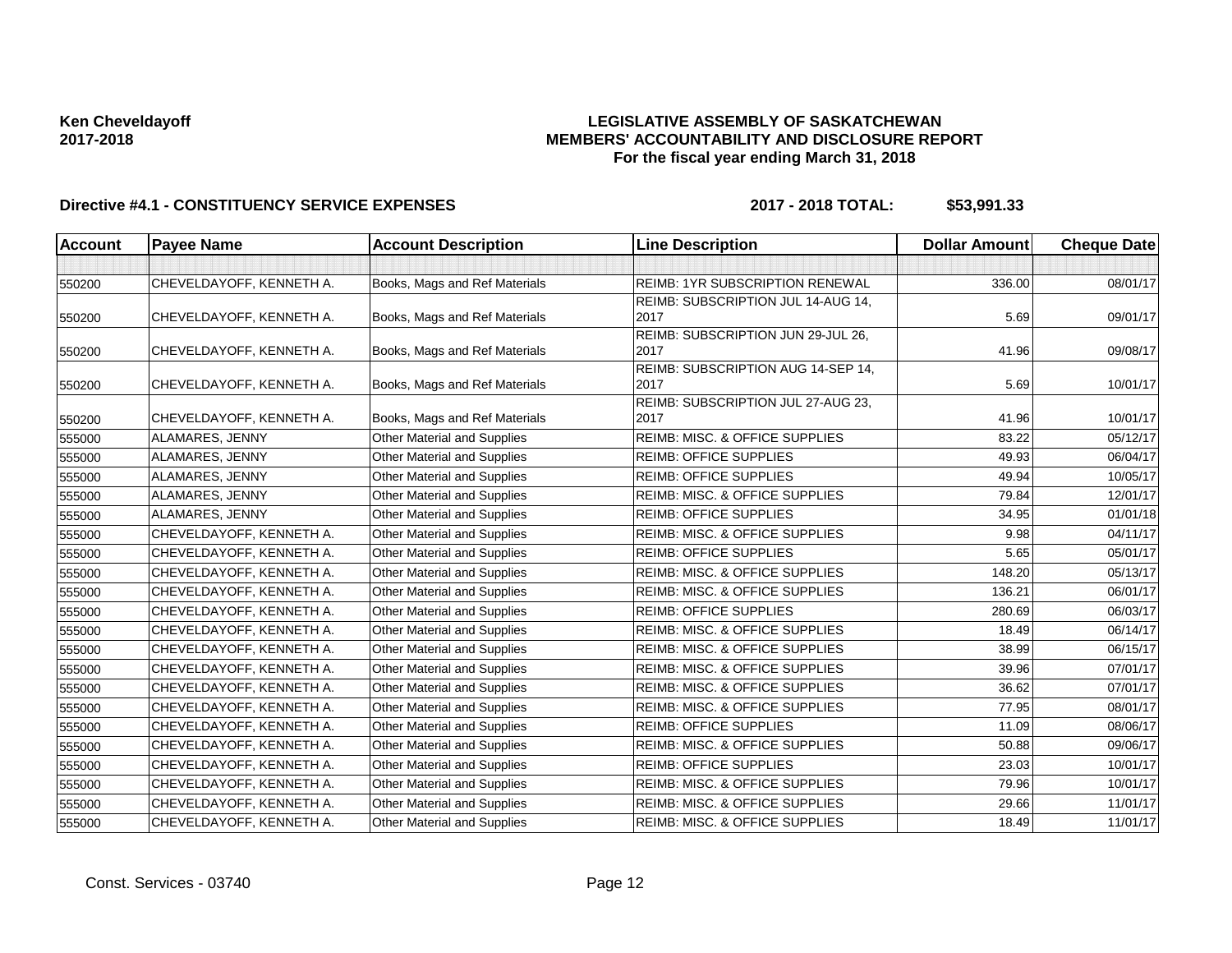### **LEGISLATIVE ASSEMBLY OF SASKATCHEWAN MEMBERS' ACCOUNTABILITY AND DISCLOSURE REPORT For the fiscal year ending March 31, 2018**

| <b>Account</b> | <b>Payee Name</b>        | <b>Account Description</b>           | <b>Line Description</b>                   | <b>Dollar Amountl</b> | <b>Cheque Date</b> |
|----------------|--------------------------|--------------------------------------|-------------------------------------------|-----------------------|--------------------|
|                |                          |                                      |                                           |                       |                    |
| 555000         | CHEVELDAYOFF, KENNETH A. | Other Material and Supplies          | <b>REIMB: MISC. &amp; OFFICE SUPPLIES</b> | 11.31                 | 02/01/18           |
| 555000         | CHEVELDAYOFF, KENNETH A. | Other Material and Supplies          | REIMB: MISC. & OFFICE SUPPLIES            | 130.36                | 02/01/18           |
| 555000         | CHEVELDAYOFF, KENNETH A. | Other Material and Supplies          | REIMB: MISC. & OFFICE SUPPLIES            | 48.83                 | 02/01/18           |
| 555000         | CHEVELDAYOFF, KENNETH A. | Other Material and Supplies          | REIMB: MISC. & OFFICE SUPPLIES            | 65.49                 | 02/01/18           |
| 555000         | CHEVELDAYOFF, KENNETH A. | Other Material and Supplies          | REIMB: MISC. & OFFICE SUPPLIES            | 70.64                 | 02/03/18           |
| 555000         | CHEVELDAYOFF, KENNETH A. | Other Material and Supplies          | REIMB: MISC. & OFFICE SUPPLIES            | 9.22                  | 02/04/18           |
| 555000         | CHEVELDAYOFF, KENNETH A. | Other Material and Supplies          | REIMB: APPLE LAPTOP & CASE                | 44.39                 | 02/13/18           |
| 555000         | CHEVELDAYOFF, KENNETH A. | Other Material and Supplies          | REIMB: MISC. & OFFICE SUPPLIES            | 8.06                  | 02/15/18           |
| 555000         | CHEVELDAYOFF, KENNETH A. | Other Material and Supplies          | REIMB: MISC. & OFFICE SUPPLIES            | 7.90                  | 03/02/18           |
| 555000         | SUCCESS OFFICE SYSTEMS   | Other Material and Supplies          | <b>COPIER CHARGES</b>                     | 263.84                | 04/07/17           |
| 555080         | CHEVELDAYOFF, KENNETH A. | Other Misc Material and Supplies     | <b>REIMB: FRAMING</b>                     | 171.56                | 04/13/17           |
| 564300         | CHEVELDAYOFF, KENNETH A. | Computer Hardware - Exp.             | REIMB: APPLE IPAD&KEYBOARD                | 33.48                 | 09/01/17           |
| 564300         | CHEVELDAYOFF, KENNETH A. | Computer Hardware - Exp.             | REIMB: APPLE LAPTOP & CASE                | 1,921.34              | 02/13/18           |
| 565200         | CHEVELDAYOFF, KENNETH A. | Office Furniture and Equipment - Exp | REIMB: APPLE IPAD&KEYBOARD                | 644.84                | 09/01/17           |
|                |                          |                                      | REIMB: EXCHANGE IPAD WIFI FOR IPAD        |                       |                    |
| 565200         | CHEVELDAYOFF, KENNETH A. | Office Furniture and Equipment - Exp | LTE                                       | 188.70                | 10/01/17           |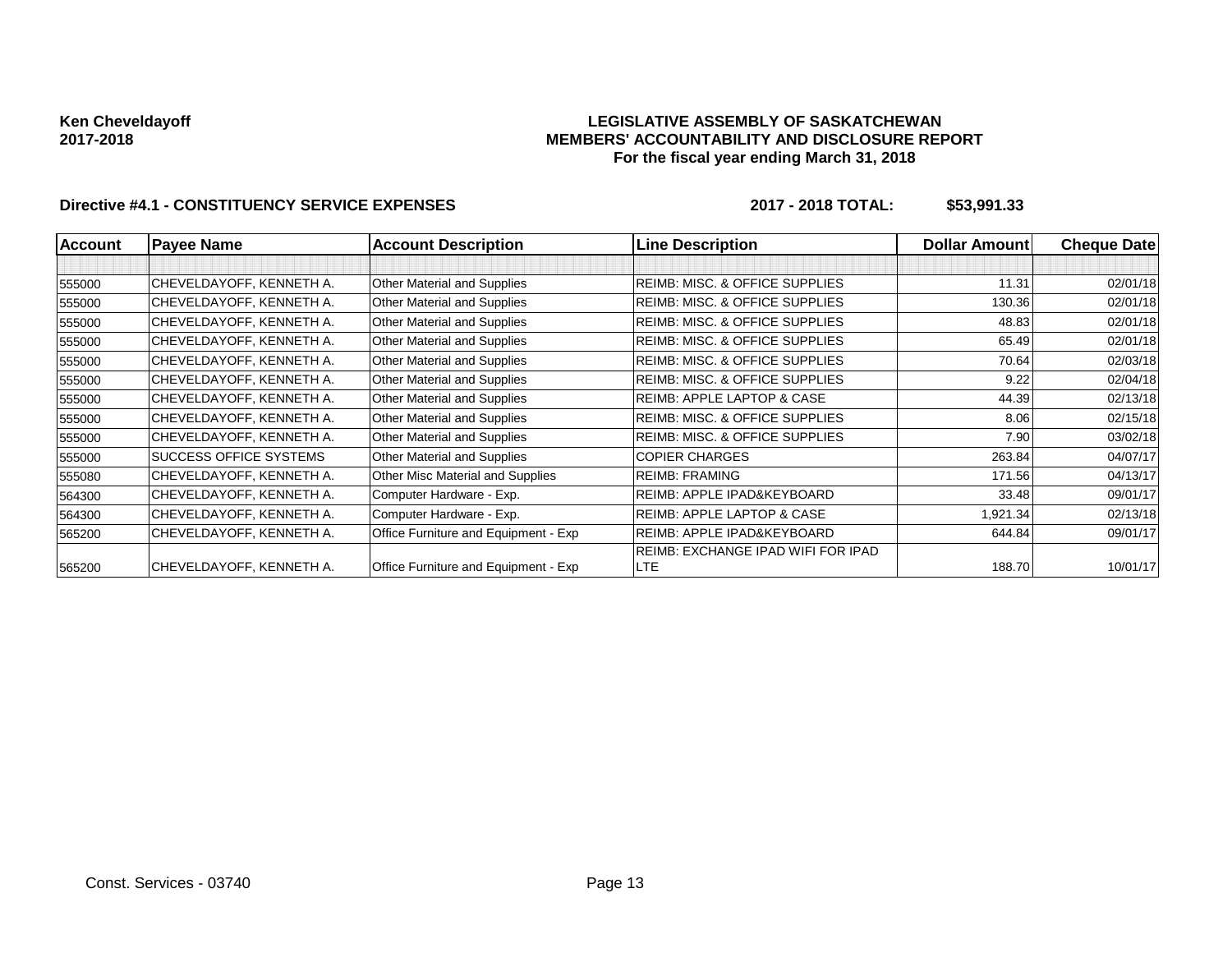## **LEGISLATIVE ASSEMBLY OF SASKATCHEWAN MEMBERS' ACCOUNTABILITY AND DISCLOSURE REPORT For the fiscal year ending March 31, 2018**

## Directive #6 - CONSTITUENCY ASSISTANT EXPENSES 2017 - 2018 TOTAL: \$59,424.35

| <b>Account</b> | <b>Payee Name</b> | <b>Account Description</b>    | <b>Dollar Amount</b> | <b>Cheque Date</b> |
|----------------|-------------------|-------------------------------|----------------------|--------------------|
|                |                   |                               |                      |                    |
| 514000         | ALAMARES, JENNY S | Casual/Term                   | 179.37               | 04/11/17           |
| 514000         | ALAMARES, JENNY S | Casual/Term                   | $-179.37$            | 04/11/17           |
| 514000         | ALAMARES, JENNY S | Casual/Term                   | 134.52               | 04/25/17           |
| 514000         | ALAMARES, JENNY S | Casual/Term                   | 134.52               | 05/09/17           |
| 514000         | ALAMARES, JENNY S | Casual/Term                   | 156.94               | 05/24/17           |
| 514000         | ALAMARES, JENNY S | Casual/Term                   | 179.37               | 06/06/17           |
| 514000         | ALAMARES, JENNY S | Casual/Term                   | 493.26               | 06/20/17           |
| 514000         | ALAMARES, JENNY S | Casual/Term                   | 672.62               | 07/05/17           |
| 514000         | ALAMARES, JENNY S | Casual/Term                   | 605.36               | 07/18/17           |
| 514000         | ALAMARES, JENNY S | Casual/Term                   | 538.10               | 08/01/17           |
| 514000         | ALAMARES, JENNY S | Casual/Term                   | 470.83               | 08/15/17           |
| 514000         | ALAMARES, JENNY S | Casual/Term                   | 403.57               | 08/29/17           |
| 514000         | ALAMARES, JENNY S | Casual/Term                   | 538.10               | 09/12/17           |
| 514000         | ALAMARES, JENNY S | Casual/Term                   | 538.10               | 09/26/17           |
| 514000         | ALAMARES, JENNY S | Casual/Term                   | 538.10               | 10/11/17           |
| 514000         | ALAMARES, JENNY S | Casual/Term                   | 470.83               | 10/24/17           |
| 514000         | ALAMARES, JENNY S | Casual/Term                   | 470.83               | 11/07/17           |
| 514000         | ALAMARES, JENNY S | Casual/Term                   | 672.62               | 11/21/17           |
| 514000         | ALAMARES, JENNY S | Casual/Term                   | 605.36               | 12/05/17           |
| 514000         | ALAMARES, JENNY S | Casual/Term                   | 672.62               | 12/19/17           |
| 514000         | ALAMARES, JENNY S | Casual/Term                   | 762.3                | 01/03/18           |
| 514000         | ALAMARES, JENNY S | Casual/Term                   | 336.31               | 01/16/18           |
| 514000         | ALAMARES, JENNY S | Casual/Term                   | 672.62               | 02/01/18           |
| 514000         | ALAMARES, JENNY S | Casual/Term                   | 672.62               | 02/13/18           |
| 514000         | ALAMARES, JENNY S | Casual/Term                   | 672.62               | 03/01/18           |
| 514000         | ALAMARES, JENNY S | Casual/Term                   | 605.36               | 03/13/18           |
| 514000         | ALAMARES, JENNY S | Casual/Term                   | 336.31               | 03/27/18           |
| 514000         | ALAMARES, JENNY S | Casual/Term                   | 336.31               | 04/10/18           |
| 514300         | MCDOUGALL, GAIL L | Part-Time/Permanent Part-Time | 632.4                | 04/11/17           |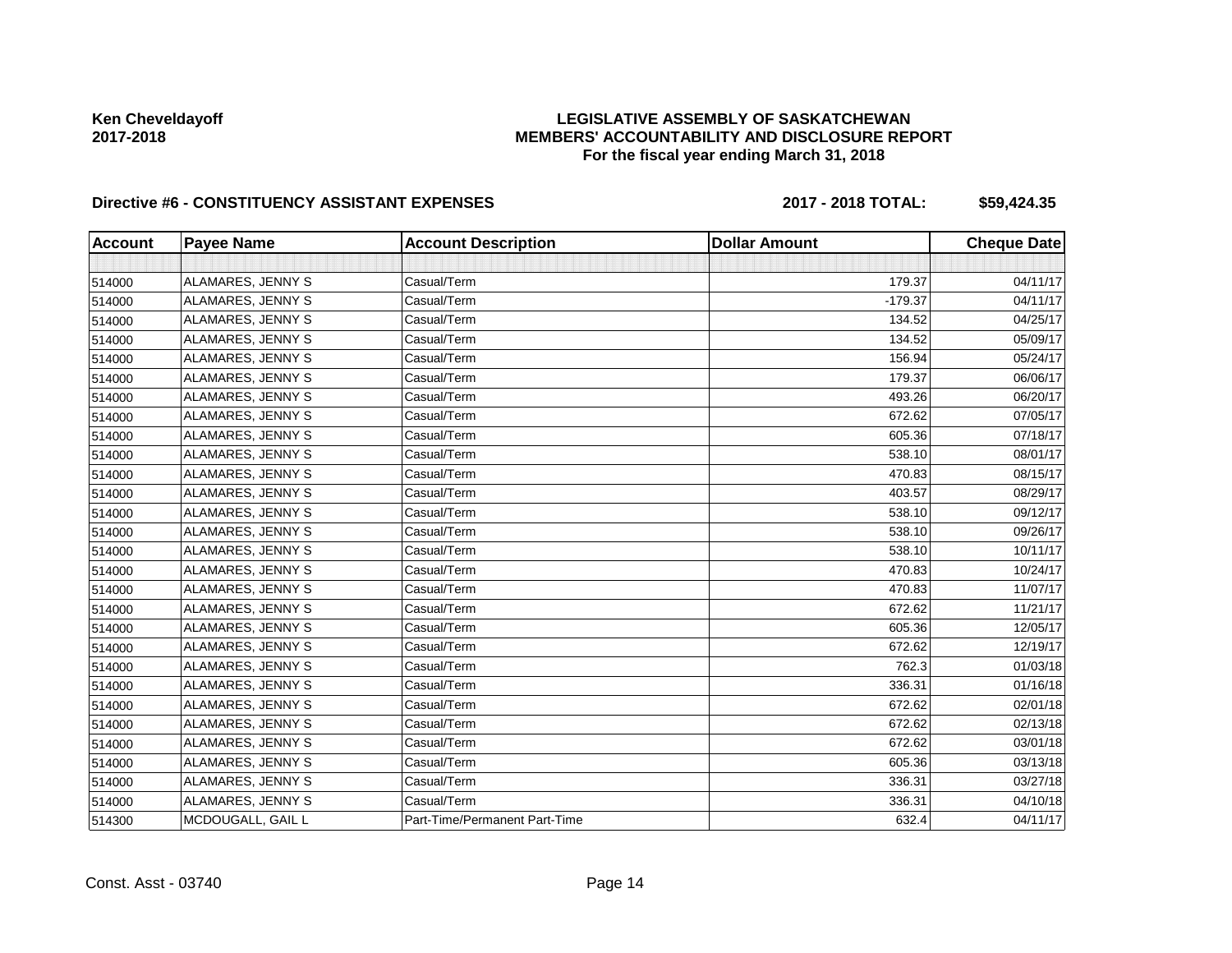## **LEGISLATIVE ASSEMBLY OF SASKATCHEWAN MEMBERS' ACCOUNTABILITY AND DISCLOSURE REPORT For the fiscal year ending March 31, 2018**

# Directive #6 - CONSTITUENCY ASSISTANT EXPENSES 2017 - 2018 TOTAL: \$59,424.35

| <b>Account</b> | <b>Payee Name</b>  | <b>Account Description</b>    | <b>Dollar Amount</b> | <b>Cheque Date</b> |
|----------------|--------------------|-------------------------------|----------------------|--------------------|
|                |                    |                               |                      |                    |
| 514300         | MCDOUGALL, GAIL L  | Part-Time/Permanent Part-Time | $-632.4$             | 04/11/17           |
| 514300         | MCDOUGALL, GAIL L  | Part-Time/Permanent Part-Time | 569.16               | 04/25/17           |
| 514300         | MCDOUGALL, GAIL L  | Part-Time/Permanent Part-Time | 632.4                | 05/09/17           |
| 514300         | MCDOUGALL, GAIL L  | Part-Time/Permanent Part-Time | 632.40               | 05/24/17           |
| 514300         | MCDOUGALL, GAIL L  | Part-Time/Permanent Part-Time | 1,386.40             | 06/06/17           |
| 514300         | WRIGHT, BARBARA L. | Part-Time/Permanent Part-Time | 1,734.51             | 04/11/17           |
| 514300         | WRIGHT, BARBARA L. | Part-Time/Permanent Part-Time | $-1,734.51$          | 04/11/17           |
| 514300         | WRIGHT, BARBARA L. | Part-Time/Permanent Part-Time | 1328.04              | 04/25/17           |
| 514300         | WRIGHT, BARBARA L. | Part-Time/Permanent Part-Time | 1604.72              | 05/09/17           |
| 514300         | WRIGHT, BARBARA L. | Part-Time/Permanent Part-Time | 1,475.60             | 05/24/17           |
| 514300         | WRIGHT, BARBARA L. | Part-Time/Permanent Part-Time | 1549.38              | 06/06/17           |
| 514300         | WRIGHT, BARBARA L. | Part-Time/Permanent Part-Time | 1,844.50             | 06/20/17           |
| 514300         | WRIGHT, BARBARA L. | Part-Time/Permanent Part-Time | 1844.5               | 07/05/17           |
| 514300         | WRIGHT, BARBARA L. | Part-Time/Permanent Part-Time | 1660.05              | 07/18/17           |
| 514300         | WRIGHT, BARBARA L. | Part-Time/Permanent Part-Time | 1844.5               | 08/01/17           |
| 514300         | WRIGHT, BARBARA L. | Part-Time/Permanent Part-Time | 1,660.05             | 08/15/17           |
| 514300         | WRIGHT, BARBARA L. | Part-Time/Permanent Part-Time | 1660.05              | 08/29/17           |
| 514300         | WRIGHT, BARBARA L. | Part-Time/Permanent Part-Time | 1844.5               | 09/12/17           |
| 514300         | WRIGHT, BARBARA L. | Part-Time/Permanent Part-Time | 1660.05              | 09/26/17           |
| 514300         | WRIGHT, BARBARA L. | Part-Time/Permanent Part-Time | 1844.5               | 10/11/17           |
| 514300         | WRIGHT, BARBARA L. | Part-Time/Permanent Part-Time | 1,660.05             | 10/24/17           |
| 514300         | WRIGHT, BARBARA L. | Part-Time/Permanent Part-Time | 1,844.50             | 11/07/17           |
| 514300         | WRIGHT, BARBARA L. | Part-Time/Permanent Part-Time | 1,844.50             | 11/21/17           |
| 514300         | WRIGHT, BARBARA L. | Part-Time/Permanent Part-Time | 1,660.05             | 12/05/17           |
| 514300         | WRIGHT, BARBARA L. | Part-Time/Permanent Part-Time | 1,844.50             | 12/19/17           |
| 514300         | WRIGHT, BARBARA L. | Part-Time/Permanent Part-Time | 1844.5               | 01/03/18           |
| 514300         | WRIGHT, BARBARA L. | Part-Time/Permanent Part-Time | 1291.15              | 01/16/18           |
| 514300         | WRIGHT, BARBARA L. | Part-Time/Permanent Part-Time | 1844.5               | 02/01/18           |
| 514300         | WRIGHT, BARBARA L. | Part-Time/Permanent Part-Time | 1844.5               | 02/13/18           |